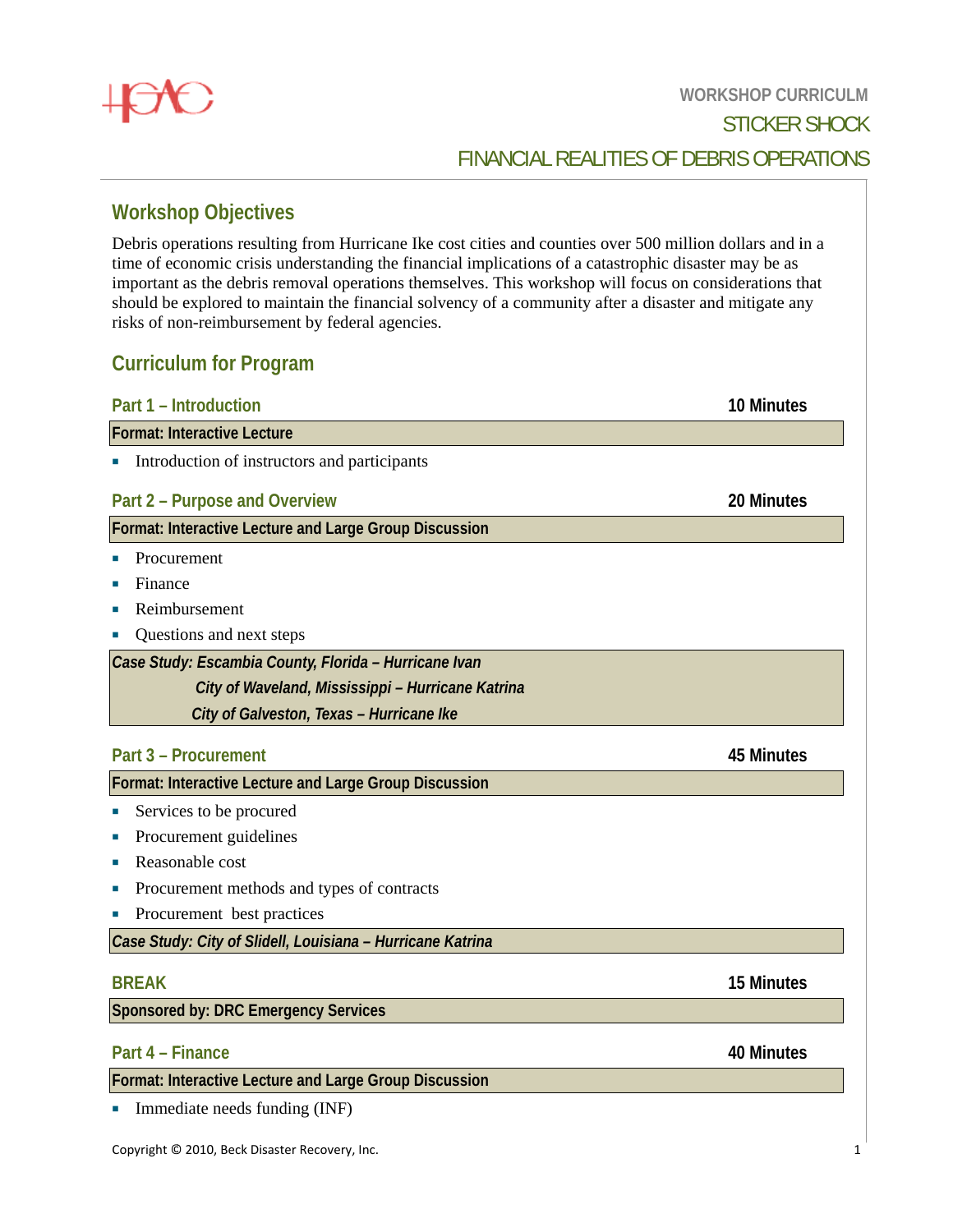- Advanced funding requests
- Project worksheets
- **State of Texas Disaster Contingency Funds**
- $\blacksquare$  Ideas of note

## Part 5 – Reimbursement 35 Minutes

## **Format: Interactive Lecture and Large Group Discussion**

- Funding Sources
- Public Assistance (PA) Program
- **Appeals**
- Federal Highway Administration Emergency Relief (FHWA ER) Program
- **Emergency Watershed Protection (EWP) Program**

## Part 6 – Questions/Next Steps 15 Minutes

**Format: Interactive Lecture** 

- Resources and references
- Next workshop
- Questions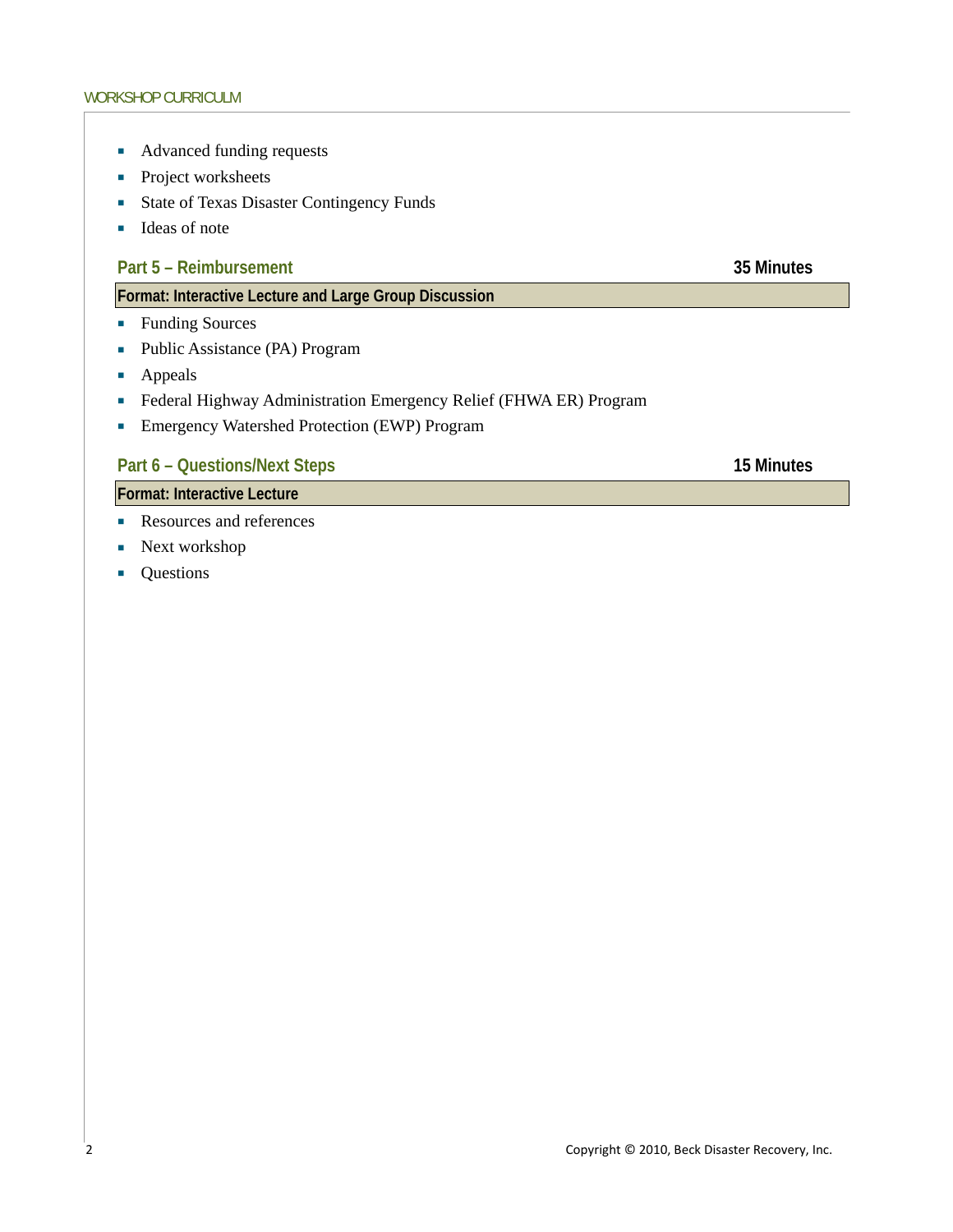Mr. Floyd has over 25 years of hands‐on experience in emergency management planning, disaster response and recovery and environmental health hazards associated with natural disasters. Most recently, Mr. Floyd has served as Program Manager for the Texas Department of Transportation (TxDOT) – Beaumont District currently conducting various debris missions throughout southeast Texas.

Previously, Mr. Floyd involved managing debris management operations for a number of jurisdictions in Florida in response to Hurricanes Charley and Frances. While under contract to NCDOT, Mr. Floyd served as an on‐site construction manager responsible for coordinating the services of a staff of 27 public assistance (PA) profect officers in administering the Federal Emergency Management Agency (FEMA) PA Program. This involved working with NCDOT, the North Carolina Emergency Management Agency, FEMA and local governments in the development of 404 and 406 mitigation proposals. Mr. Floyd was responsible for obtaining data and developing the enviornmental aspects of the mitigation proposals and the damage survey reports. In addition, he provided oversight to management contracts.

In addition, Mr. Floyd worked as the State Deputy PA Officer for debris management while under contract with the Mississippi Emergency Management Agency (MEMA). He worked with FEMA, State PA Coordinators and Project Officers to develop validation guidelines for field operations and monitoring of debris removal operations throughout the State. Mr Floyd was responsible for the coordination between FEMA's Mission Assignment for Wet Debris/Sediment to the U.S. Coast Guard (USCG) and the Natural Resocurces Conservation Service (NRCS) Emergency Watershed Protection jurisdictional issues and funding opportunities available to local communities and state agencies. He facilitated the combined efforts of FEMA, USCG, the Mississippi Department of Marine Resources (MDMR), local counties and Fortune 100 private companies in the removal of a 15,000 cubic yard debris field deposited in a sensitive marine preserve.

# M. Wayne Floyd

**East Carolina University**  B.S. in Environmental Health

### **KEY EXPERTISE**

- > Debris Management
- > Emergency Management and Response
- > Debris Removal Operations
- > Environmental Health
- > Public *Assistance*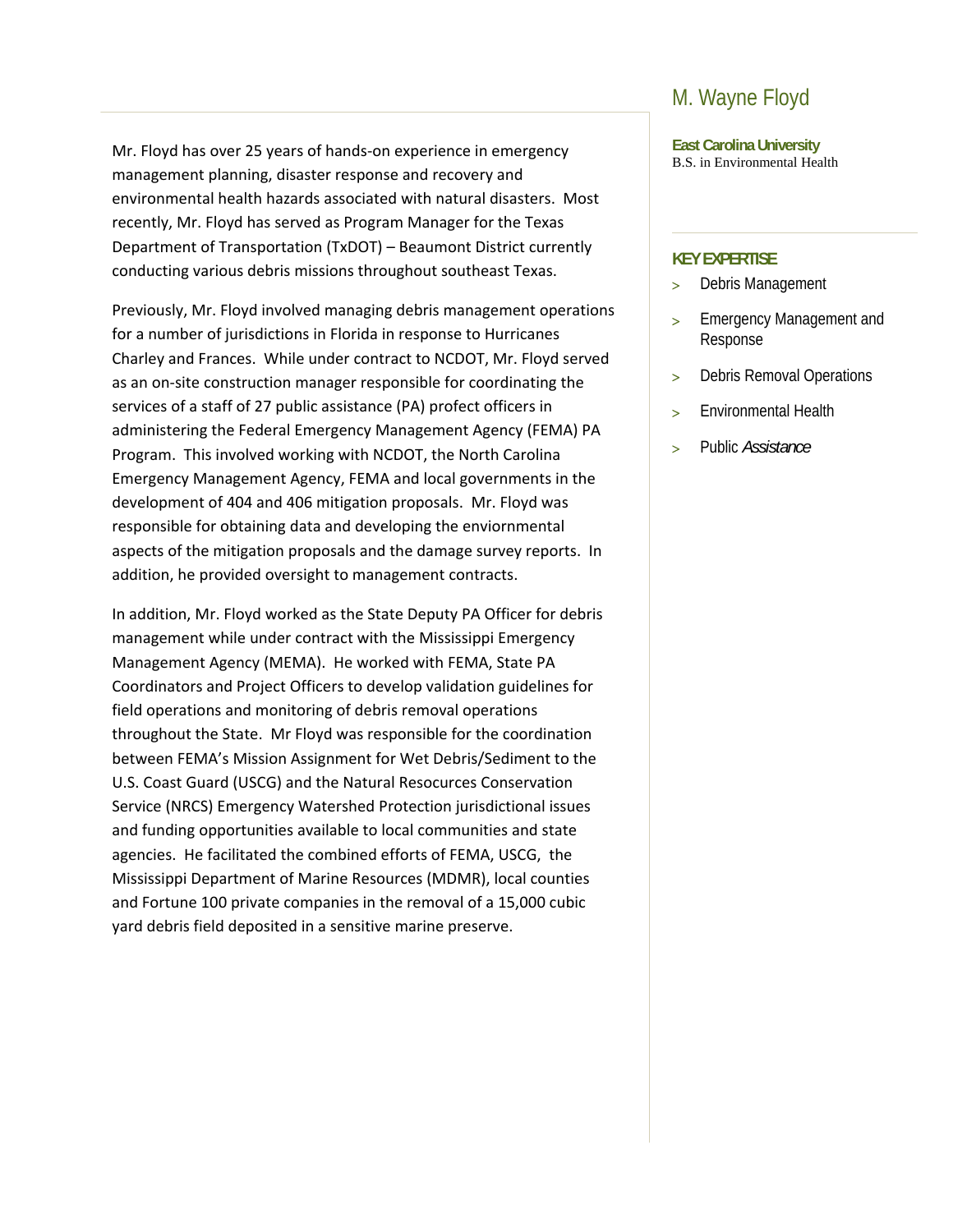## **WASTE MANAGEMENT OF TEXAS, INC. CHARLES A. RIVETTE, P.E.**

Manager of Planning and Project Development

## **EDUCATION**

University of Kentucky, Master of Science in Civil Engineering, 1981 University of Kentucky, Bachelor of Science in Civil Engineering, 1979

## **LICENSES AND AFFILIATIONS**

Registered Professional Engineer: State of Texas, 1985 Board Member, TCEQ Municipal Solid Waste Advisory Committee (since 1997) Member, National Society of Professional Engineers Member, American Society of Civil Engineers Former Company Representative, Geosynthetic Research Institute

## **CURRENT RESPONSIBILITIES**

Mr. Rivette supports the planning, permitting, construction and operations of WM's 9 SE Texas landfills and two transfer stations. He has been directly involved in the debris management activities for Hurricanes Ike and Rita, and Tropical Storm Allison.

## **PROFESSIONAL EXPERIENCE**

Mr. Rivette has directed daily landfill operations as a District Manager, as well as provided support to WM's Government Affairs Program. Prior to joining Waste Management, Mr. Rivette worked for BFI for 12 years. He held positions as the Manager of Geotechnical Engineering, as Director for Landfill Permitting and Development, as Assistant Regional Landfill Manager and as Area Landfill Manager. As Area Landfill Manager he was responsible for the operations of 22 landfills in the states of Texas, Oklahoma, and Arkansas. He has managed the construction, or the operations, or directly assisted in the permitting, for more than 50 different landfills. He has also provided expert testimony in association with landfill permitting activities.

Prior to working directly for a waste industry operations company, Mr. Rivette worked over eight years as a civil engineer with an international geoscience consulting firm. In this capacity, he provided consulting engineering design services for a diverse range of projects including solid waste landfills, liquid waste containment facilities, tall buildings, liquid storage tanks, roadway design, and very large deepwater offshore structures. Mr. Rivette worked in all facets of the geoscience consulting industry, including project management, field and construction supervision, proposal and cost analysis, in situ tool development and use, laboratory operations, special product research, and forensic studies

Mr. Rivette has authored or co-authored several published technical articles, including "Design and Cost Impacts of Subtitle D Regulations on Private Landfill Owners" published in the September 1993 Geotechnical News, and, "the Use of Calcium Sulfate as an Alternate Road Base Material" which was chosen by the Texas Section of ASCE as a winner of the Hawley Award.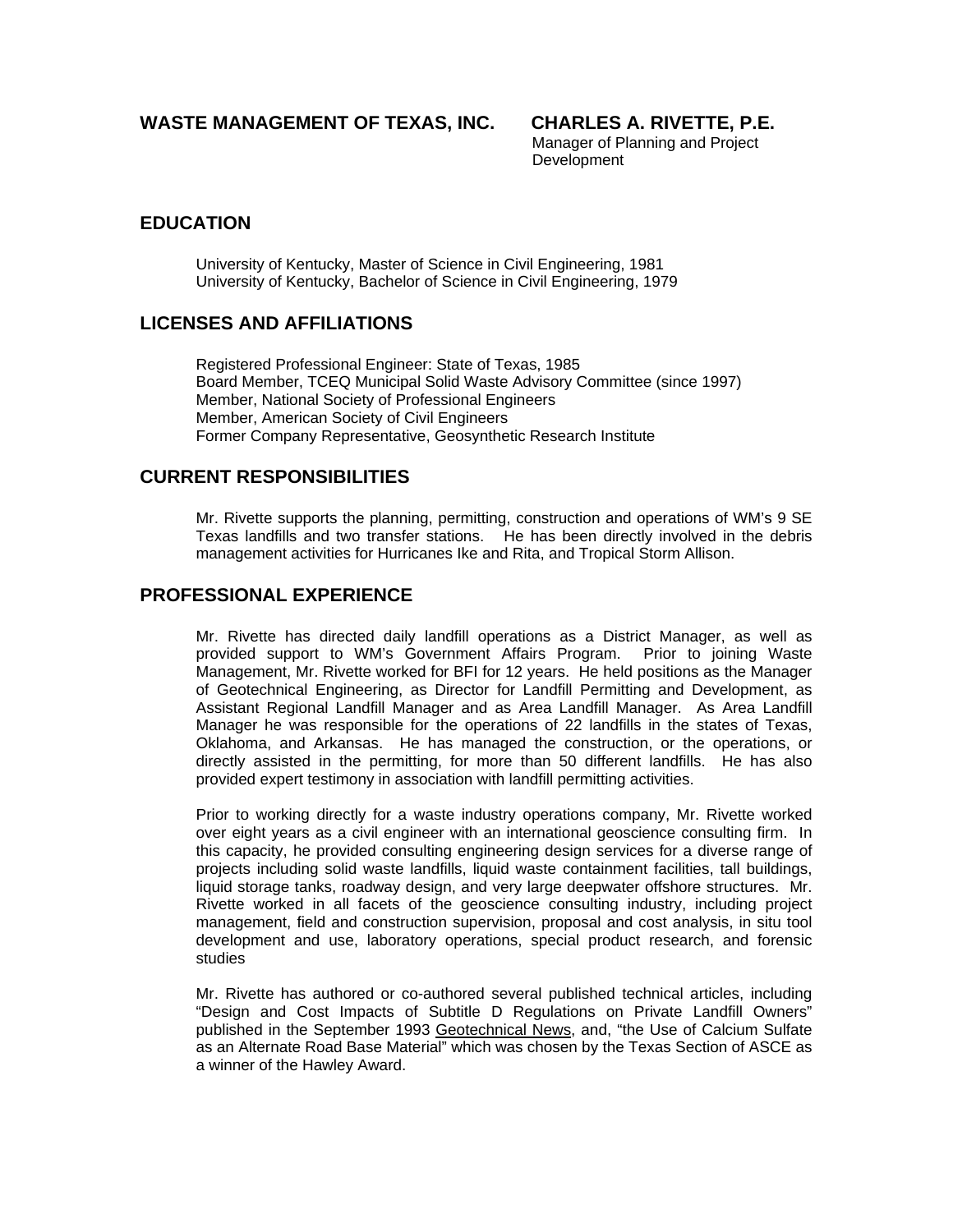Mr. Buri is a versatile emergency management, disaster mitigation, preparedness, response and recovery professional with eight years of dedicated consulting experience on behalf of cities, counties, regional planning councils and state governments. Mr. Buri has assisted with the management of debris monitoring programs following some of the nation's worst natural disasters including Hurricane's Dolly, Gustav and Ike 2008. He has been responsible for general operations oversight and advisor to department heads and elected officials regarding disaster debris management and financial issues. Mr. Buri also is extremely familiar with policies associated with specialized debris missions including private property ROE administration, waterways cleanup and beach remediation services.

Through his disaster recovery work, Mr. Buri has developed significant knowledge of federal, state and local regulations pertaining to solid waste management, hazardous waste management. Mr. Buri is well versed in regulations, policies and reimbursement processes for state and federal agencies including: Division of Emergency Management, Department of Transportation, Department of Environmental Quality, State Historical Preservation Office, FEMA, OSHA and FHWA. In addition, Mr. Buri has been recognized throughout the State of Texas as an expert on debris management issues, conducting speaking engagements at the Texas Hurricane Conference, the Texas Homeland Security Conference and the Solid Waste Association of North America annual conferences over the last three years.

Mr. Buri also sits on the Disaster Recovery Committee for the National Hurricane Conference and is a member of the Board of Directors for the Emergency Management Association of Texas.

## John Buri

**Texas State University**  Master of Public Administration

**University of Texas at Austin**  B.A. in Government

### **KEY EXPERTISE**

- > FEMA PA Program Management
- > Procurement, contracts and negotiations
- > Federal reimbursement/appeals support
- > Disaster debris management plans
- > Government affairs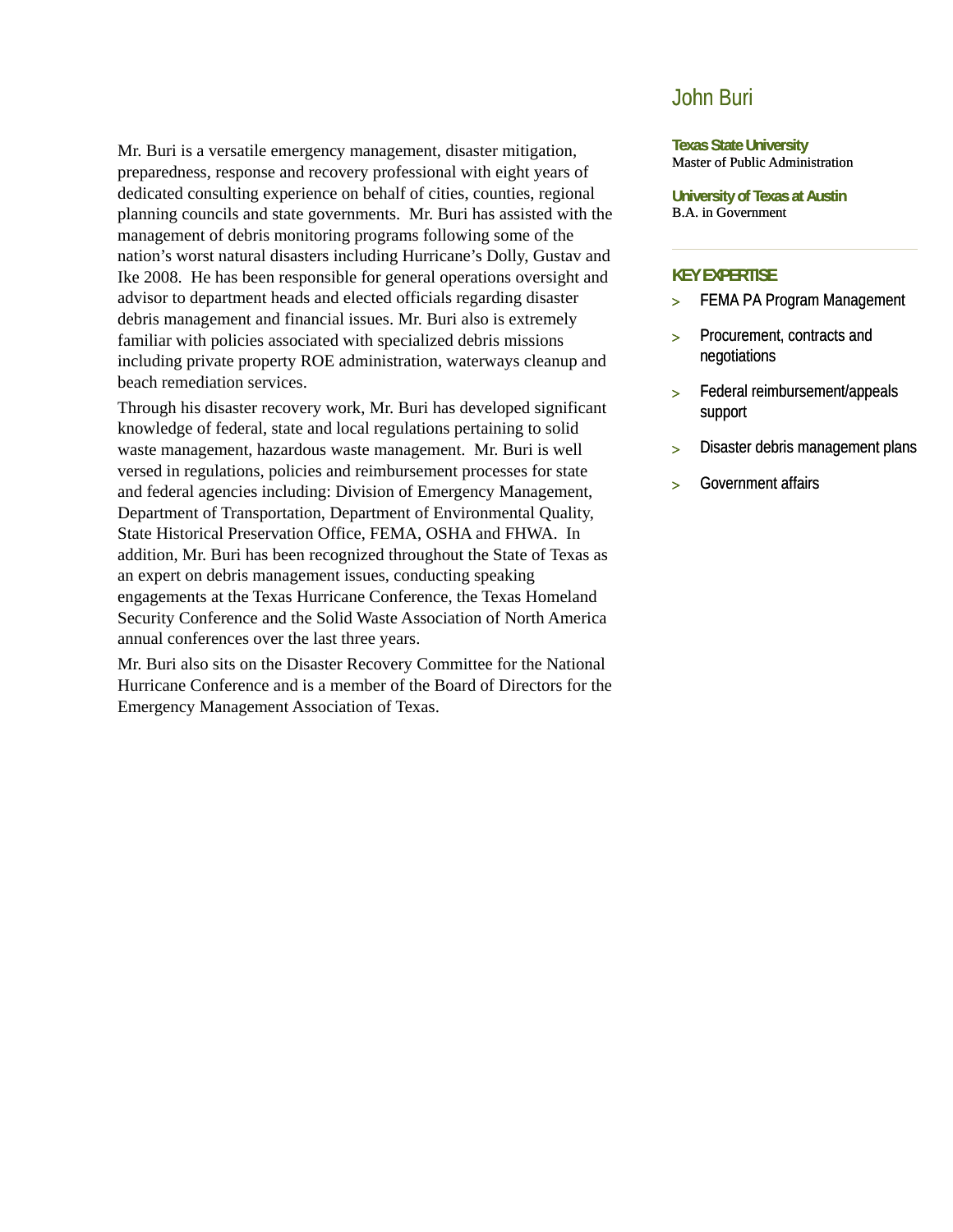Mr. Mark Rose is President of the Living Earth Technology Company (LETCO) Group, LLC DBA and has been with the firm since 1995. He has over 32 years of experience in the soil, mulch and composting industry and is considered an expert in field of vegetative waste management.

In 2008, Mr. Rose was intimately involved in the City of Houston's debris management program following Hurricane Ike as a subject matter expert to city leadership. In addition, the LETCO Group, under his direction, was one of the primary markets for the reduced vegetative waste for the City's debris.

Mr. Rose is a member of the Texas Commission on Environmental Quality (TCEQ) Municipal Solid Waste and Resource Recovery Council and is president of the Compost Advisory Council of the State of Texas Alliance for Recycling.

## Mark Rose

## **KEY EXPERTISE**

- > Solid waste management
- > Composting
- > Public policy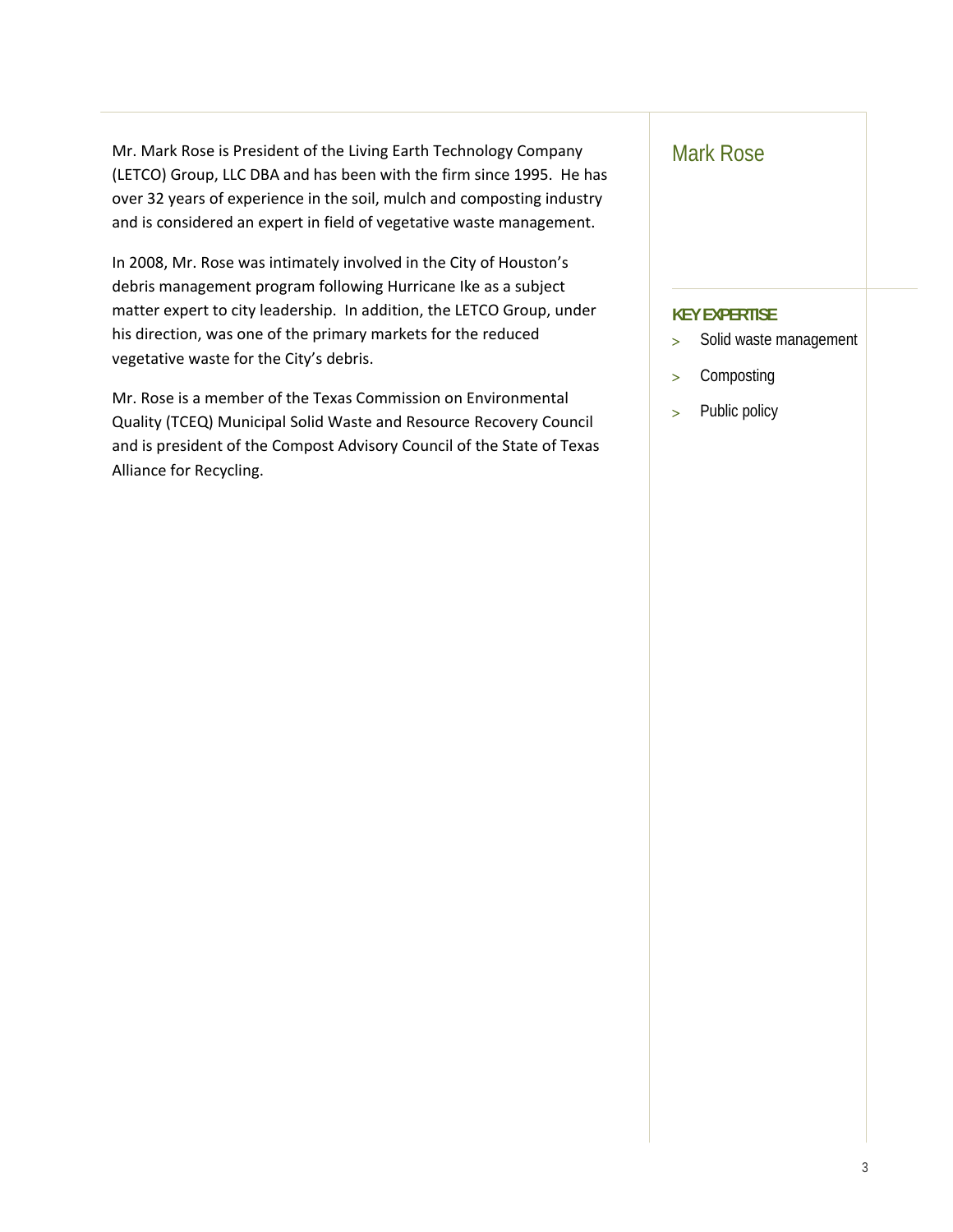

# John Buri INTRODUCTION

Supported debris management for every Beck Disaster Recovery, Inc. (BDR)<br>disaster response since 2004<br>Provides subject matter expertise in disaster planning, operations, and grant<br>funding opportunities<br>Served as program ma

Wayne Floyd

Serves as BDR's program manager for the Texas Department of Transportation debris projects Over 25 years of experience coordinating with local, state, and federal agencies in emergency management

*3 Beck Disaster Recovery Inc., An SAIC Company*

**SERIES MIDPOINT REVIEW**  $\checkmark$ 

PURPOSE AND OVERVIEW

ENSURING PROPER DISPOSAL

END-MARKETS FOR DISASTER DEBRIS

DISPOSING OF SPECIAL WASTES

QUESTIONS/NEXT STEPS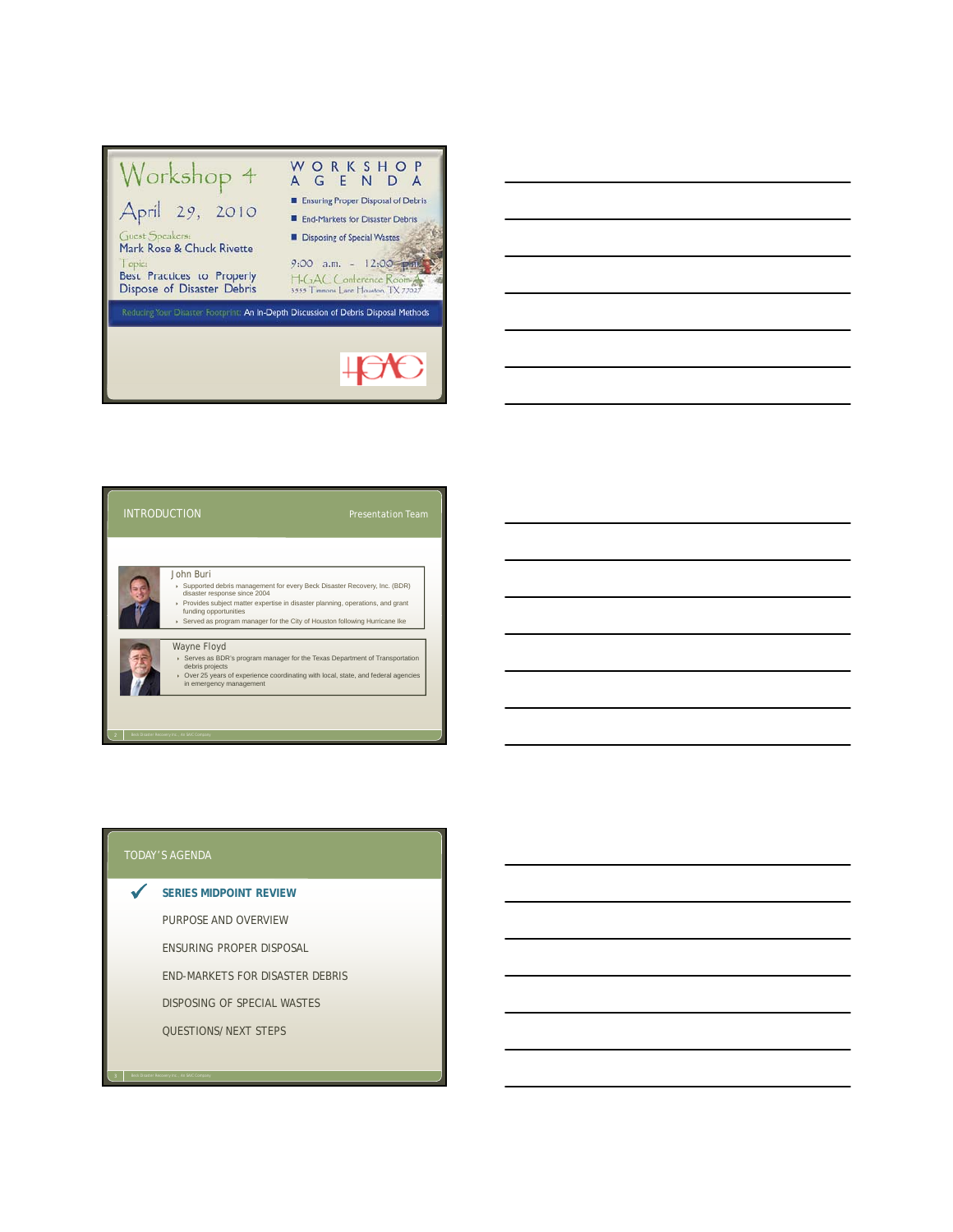### SERIES MIDPOINT REVIEW

- Workshop #1: Getting Back to Basics
	- ▶ Review of previous events  $\rightarrow$  Ideas for debris
	- management planning
	- ▶ Review of H-GAC resources
- ▶ Participant feedback
- Outstanding questions

*4 Beck Disaster Recovery Inc., An SAIC Company*



## SERIES MIDPOINT REVIEW

- Workshop #2: All Hands on Deck
	- Triggers for state/federal mission assignments
	- Federal agencies
	- State agencies
- Participant feedback
- Outstanding questions



### SERIES MIDPOINT REVIEW

- ▶ Workshop #3: Keeping It Between the Lines
	- Federal agencies FEMA, OIG, EPA, USFWS, USACE
	- ▶ State agencies TCEQ, THC, GLO, TDEM
	- Local jurisdictions
- Participant feedback
- Outstanding questions

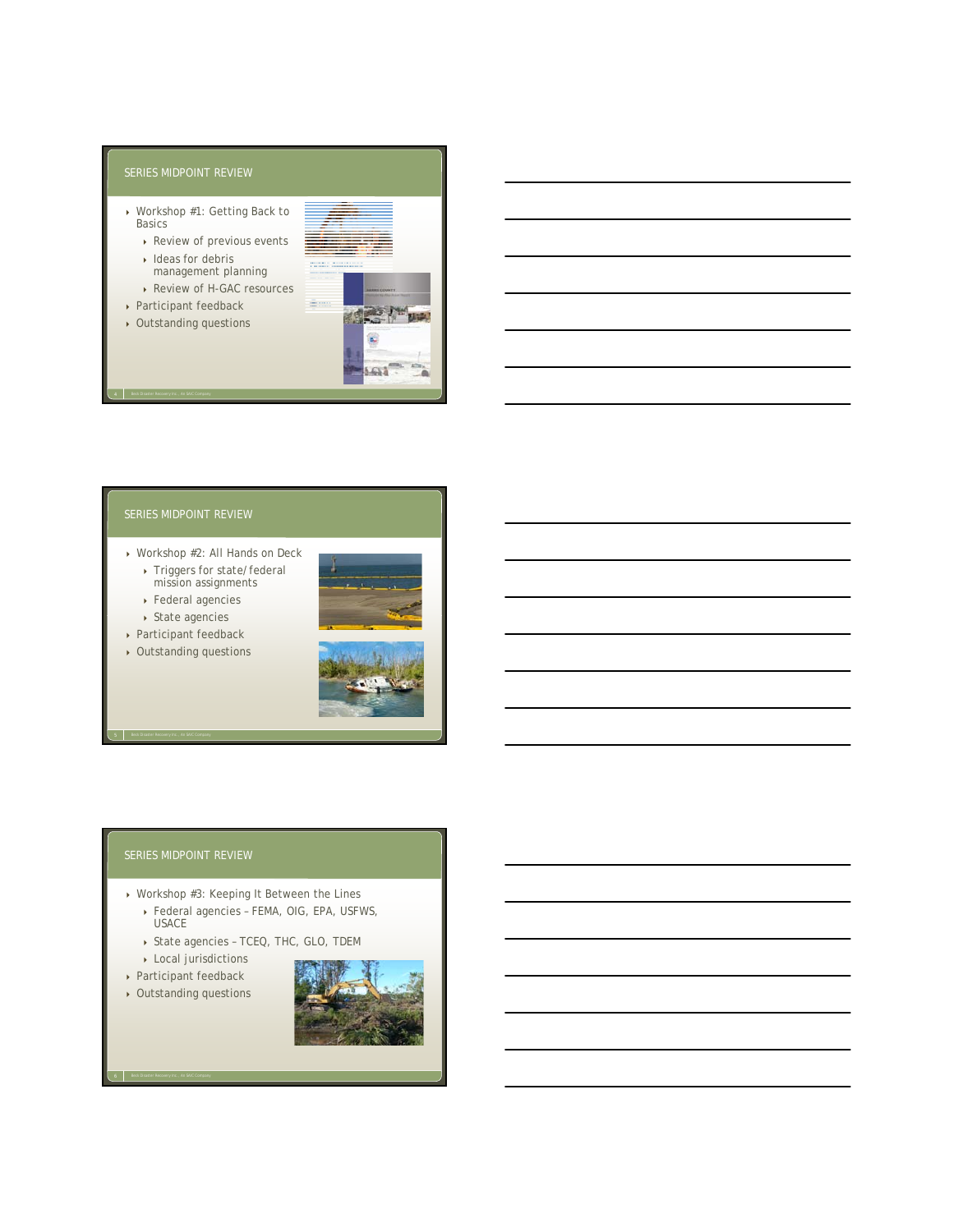$\checkmark$ 

SERIES MIDPOINT REVIEW  $\checkmark$ 

**PURPOSE AND OVERVIEW**

ENSURING PROPER DISPOSAL

END-MARKETS FOR DISASTER DEBRIS

DISPOSING OF SPECIAL WASTES

QUESTIONS/NEXT STEPS

### PURPOSE AND OVERVIEW

- Provide information on proper disposal of disaster-generated debris
- Estimate potential debris volume
- Discuss required documentation for disposal
- $\rightarrow$  Identify viable recycling programs
- Discuss end-markets
- $\rightarrow$  Identify roles and responsibilities for final disposal
- ▶ Review state and federal regulations

*9 Beck Disaster Recovery Inc., An SAIC Company*

- SERIES MIDPOINT REVIEW  $\checkmark$
- V PURPOSE AND OVERVIEW
- **ENSURING PROPER DISPOSAL**

END-MARKETS FOR DISASTER DEBRIS

DISPOSING OF SPECIAL WASTES

QUESTIONS/NEXT STEPS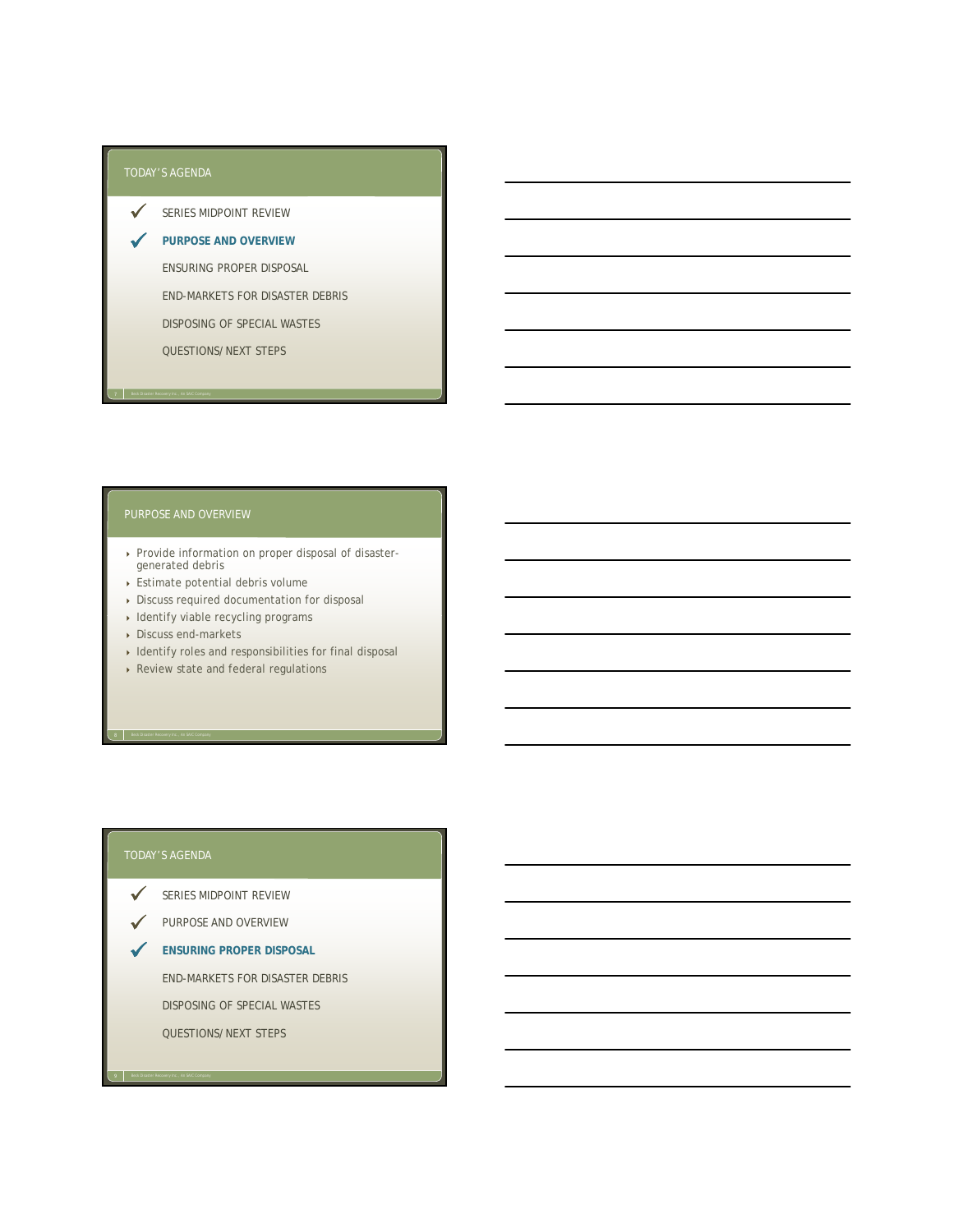- ▶ Planning considerations
	- Landfill space
	- ▶ Recycling options
	- Labor resources
	- Equipment ▶ Storage locations

*10 Beck Disaster Recovery Inc., An SAIC Company*



### ENSURING PROPER DISPOSAL



## Waste streams

- Vegetative
- Construction and demolition (C&D)
- Hazardous materials/toxic
- Household hazardous waste
- ▶ White goods
- Putrescible waste Vehicles and vessels
- 
- Electronic

## ENSURING PROPER DISPOSAL Volume CONTEXT Volume

- Debris volume by event
	- Wind
	- Surge/flooding
	- Seismic
	- Man-made



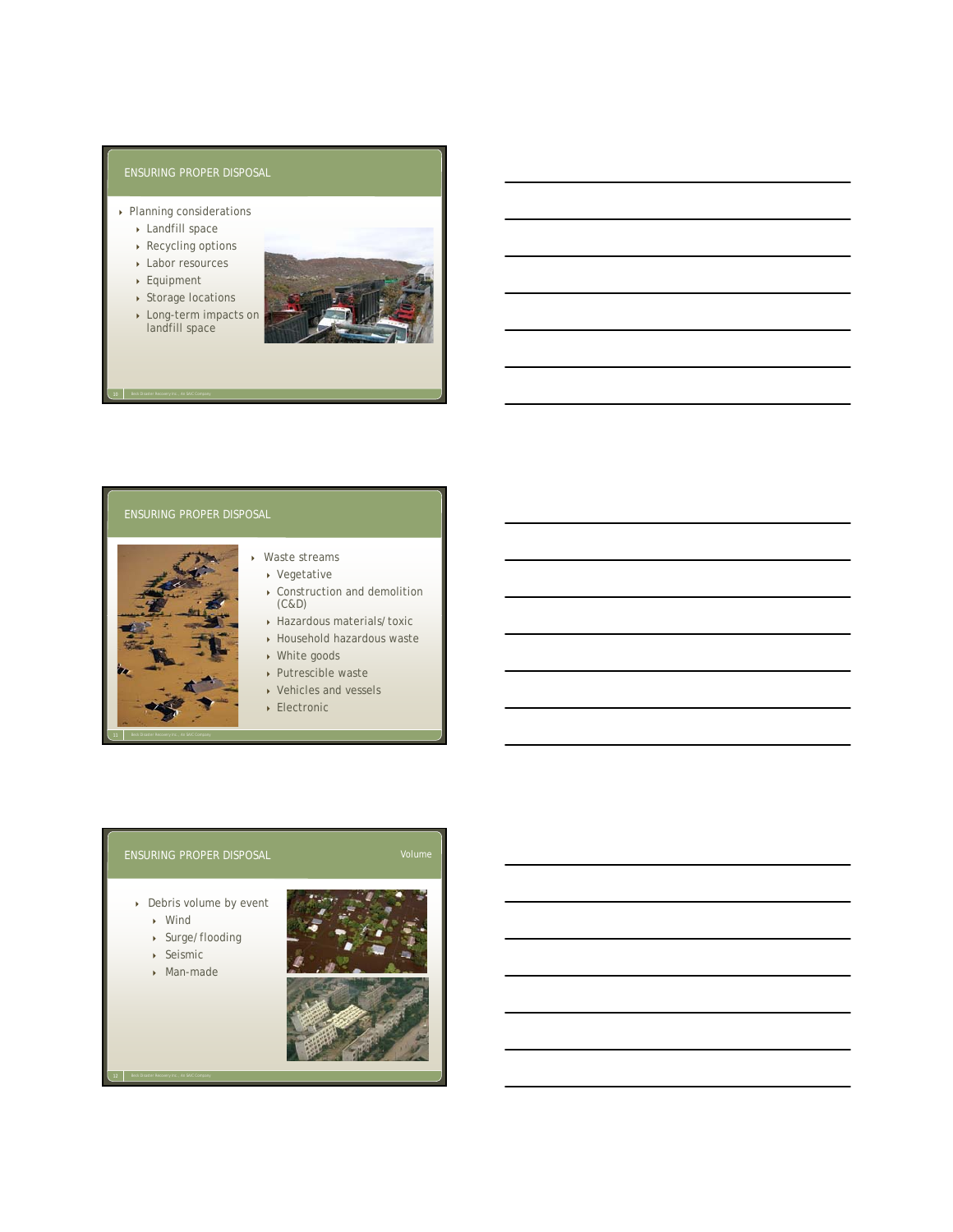| ENSURING PROPER DISPOSAL<br>Volume         |                                 |                                                                                                  |  |  |  |  |
|--------------------------------------------|---------------------------------|--------------------------------------------------------------------------------------------------|--|--|--|--|
| Location                                   | <b>Disaster</b>                 | <b>Impact/Debris Quantities</b>                                                                  |  |  |  |  |
| Los Angeles, California                    | Northridge earthquake           | 7,000,000 cubic yards (CY)<br>25,000 dwellings uninhabitable<br>7,000 buildings severely damaged |  |  |  |  |
| Escambia County, Florida                   | Hurricane Ivan                  | 6,000,000 CY vegetative debris<br>1,000,000 CY C&D debris                                        |  |  |  |  |
| New York, New York                         | <b>World Trade Center</b>       | 1,460,000 tons (~5,000,000 CY)                                                                   |  |  |  |  |
| San Francisco, California                  | Loma Prieta earthquake          | 414 single family homes destroyed<br>18,000 single family homes<br>damaged                       |  |  |  |  |
| Greene County, Missouri                    | 2006 ice storm                  | 1,250,000 CY vegetative                                                                          |  |  |  |  |
| Mingo and Logan<br>Counties, West Virginia | 2004 floods                     | 8,000 tons (~12,000 CY)                                                                          |  |  |  |  |
| Sarasota County, Florida                   | <b>Tropical Storm Gabrielle</b> | 150,000 CY vegetative debris                                                                     |  |  |  |  |

| <u> 1989 - Johann Stoff, deutscher Stoff, der Stoff, der Stoff, der Stoff, der Stoff, der Stoff, der Stoff, der S</u> |  |  |
|-----------------------------------------------------------------------------------------------------------------------|--|--|
| <u> 1989 - Andrea Santa Andrea Andrea Andrea Andrea Andrea Andrea Andrea Andrea Andrea Andrea Andrea Andrea Andr</u>  |  |  |
|                                                                                                                       |  |  |
| <u> 1989 - Johann Stein, marwolaethau a bhann an t-Amhair an t-Amhair an t-Amhair an t-Amhair an t-Amhair an t-A</u>  |  |  |
|                                                                                                                       |  |  |
|                                                                                                                       |  |  |

- Debris volume by estimation
	- USACE Hurricane Debris Estimating Model considers the following factors:
		- ▶ Number of households
		- ▶ Storm category
		- Vegetation characteristic of the area
		- $\rightarrow$  Storm precipitation characteristic
- FEMA 325 provides values for each of the above factors

### ENSURING PROPER DISPOSAL

- USACE Hurricane Debris Estimating Model
	- As the category of storm increases, the potential for debris grows exponentially.
	- $\rightarrow$  The purpose of the model is to estimate potential debris volume for planning purposes.
	- Evaluate debris management site and landfill to determine capacity requirements.
	- Variables should be anticipated following an actual event.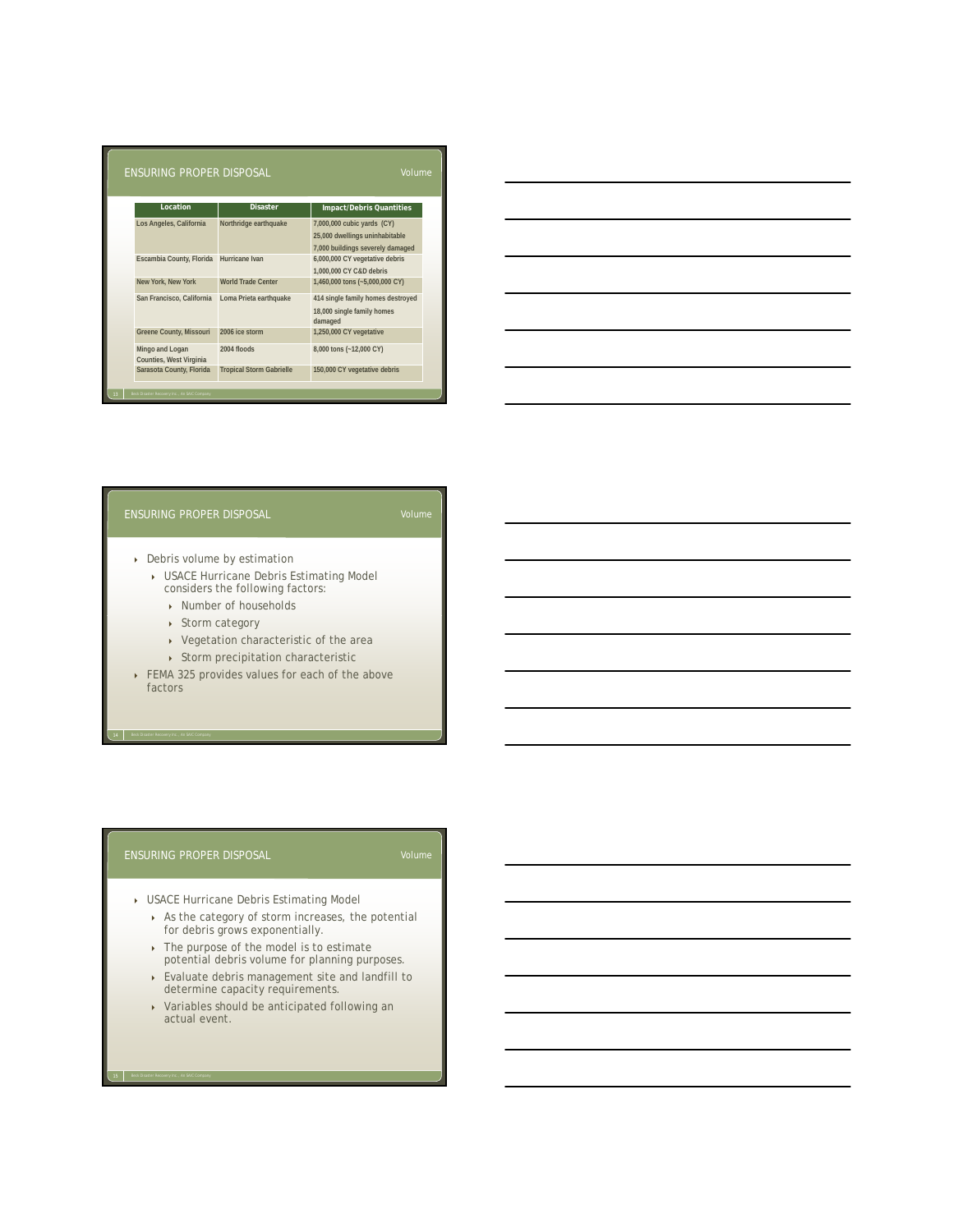





- ▶ Volume does not return to pre-storm levels
	- Volusia County, Florida following Hurricanes Charley, Francis, Ivan, and Jeanne:
		- Initial surge of vegetative debris immediately<br>following the event
		- $\rightarrow$  High levels remained for six months
		- Debris from demolitions expected to continue for another two years following the storms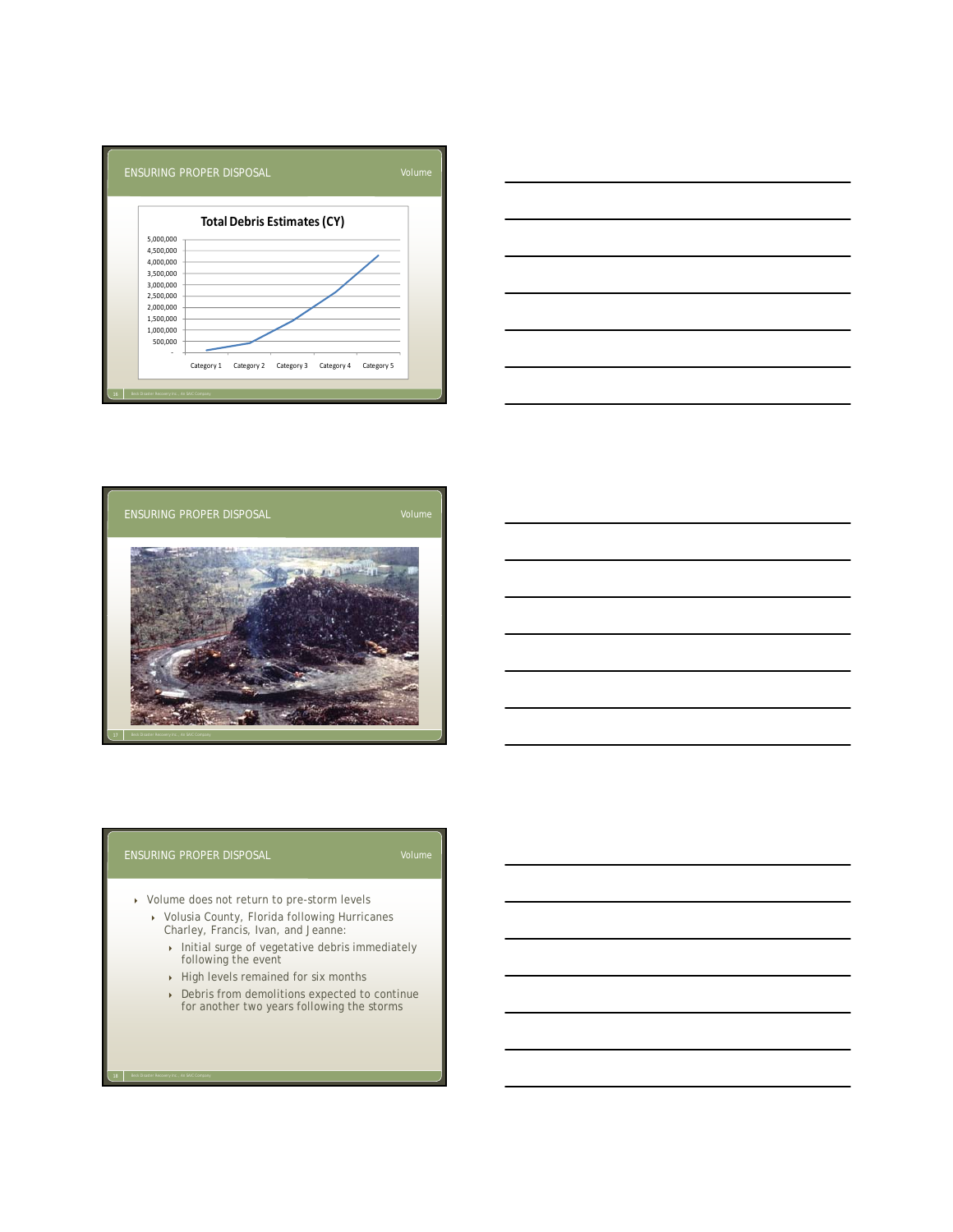### ENSURING PROPER DISPOSAL Mecklenburg County, North Carolina – Hurricane Hugo An estimated decade's worth of vegetative debris was generated in three hours Only available landfill had less than 2.5 years of capacity remaining Case Study Burning was not an option due to air quality conditions ▶ Storm generated approximately 400,000 tons (1.6 million CY) of vegetative debris

## ENSURING PROPER DISPOSAL Mecklenburg County, North Carolina – Hurricane Hugo (continued) County staged and reduced debris without using limited landfill space ■ Media helped implement "Take-a-Ton" mulch<br>give-away campaign Case Study Contractors hauled and sold mulch to local paper

mills as boiler fuel For more information on this study, visit the following Web site: http://www.epa.gov/osw/conserve/rrr/imr/cdm/pubs/disaster.ht m#examples

### ENSURING PROPER DISPOSAL

*21 Beck Disaster Recovery Inc., An SAIC Company*

- ▶ State Regulations TCEQ Regulatory Guidance Traditional Municipal Solid Waste Disposal: A
	- Guide for Local Governments http://www.tceq.state.tx.us/comm\_exec/for
		- ms pubs/pubs/rg/rg-ms\_pubs/pubs/rg/rg 469.html/at\_download/file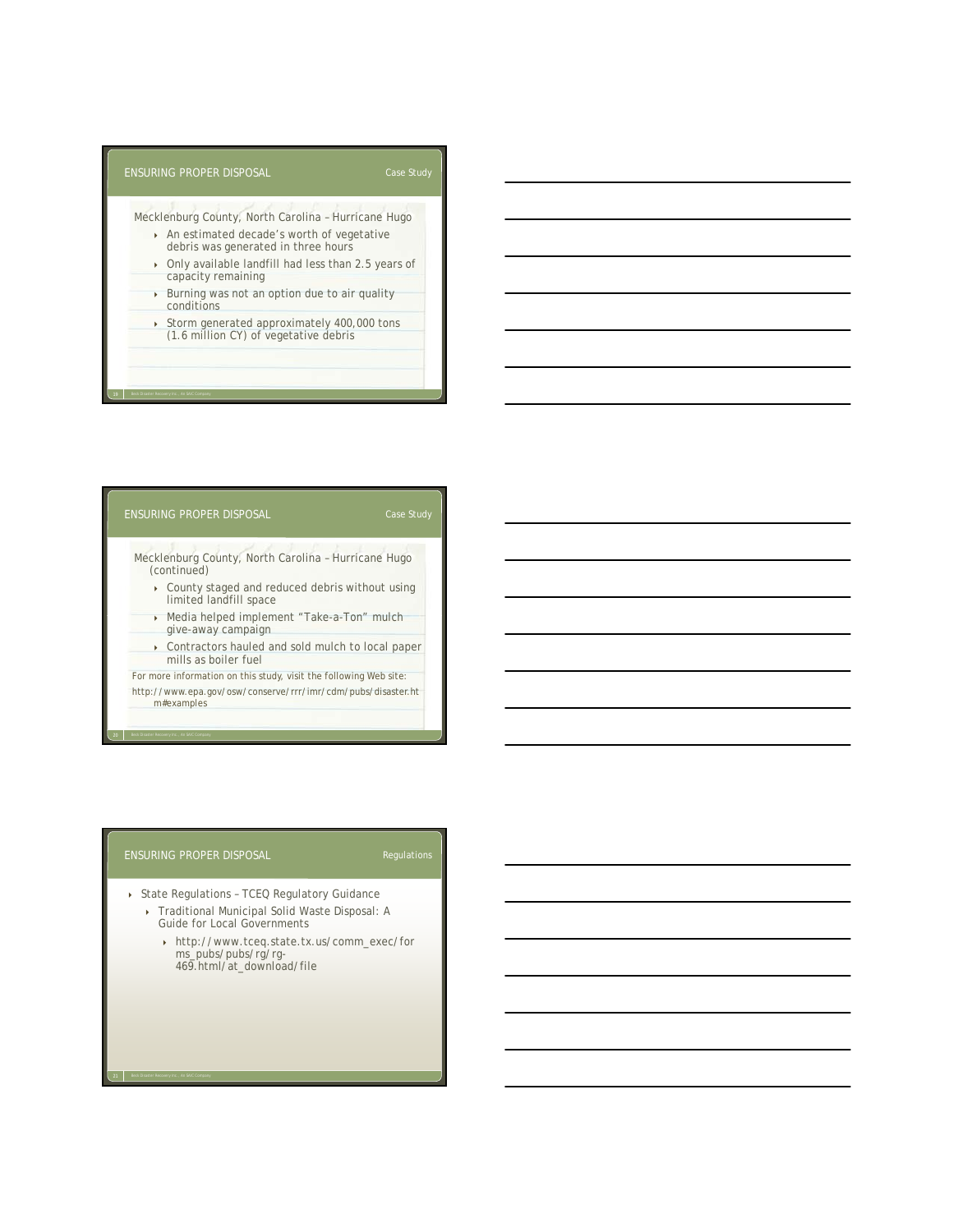- State Regulations Burning
	- ▶ Check local ordinances or other regulations about outdoor burning.
	- If a county has a burn ban in place, the TCEQ will not approve any exception to the rule.
	- For additional information concerning outdoor burning in Texas, consult the TCEQ's Outdoor Burning in Texas (RG-049).

### ENSURING PROPER DISPOSAL

*22 Beck Disaster Recovery Inc., An SAIC Company*

- State Regulations Burning
	- Burning of electrical insulation, treated lumber, plastics, non-wooden construction or demolition materials, heavy oils, asphaltic materials, potentially explosive materials, chemical wastes, or items that contain natural or synthetic rubber (for example, tires) is **strictly prohibited**.

### ENSURING PROPER DISPOSAL

Federal Regulations

- ▶ Hazardous waste Resource Conservation and Recovery Act
- Open burning Section 110 under the Clean Air Act
- ▶ Asbestos-containing material 40 CFR 61.145(c)(10),<br>NESHAP and OSHA regulations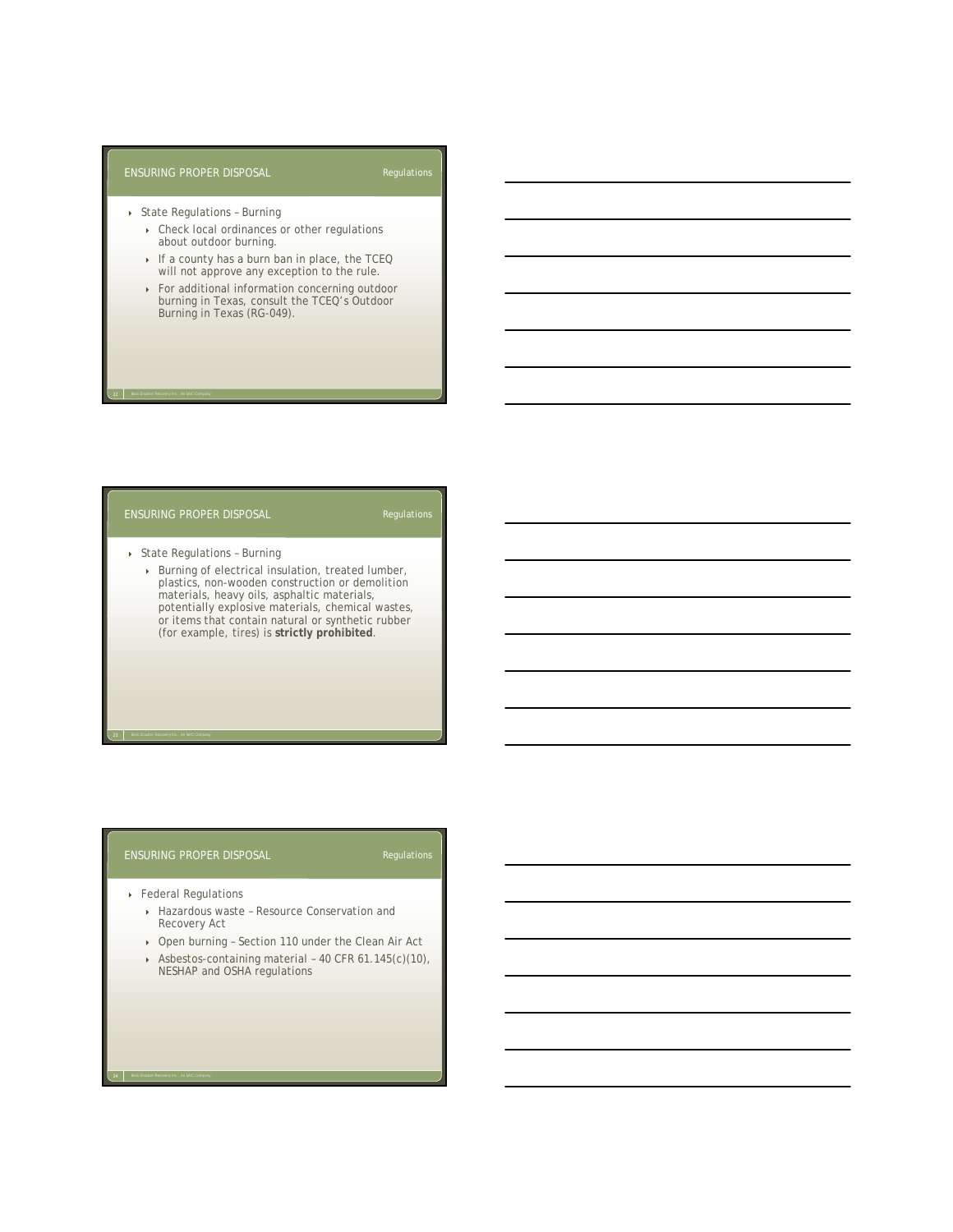

- SERIES MIDPOINT REVIEW  $\checkmark$
- V PURPOSE AND OVERVIEW
- **V** ENSURING PROPER DISPOSAL
- **END-MARKETS FOR DISASTER DEBRIS**

DISPOSING OF SPECIAL WASTES

QUESTIONS/NEXT STEPS

## END-MARKETS FOR DISASTER DEBRIS

- ▶ Landfills
- Biomass facilities
- Mulching and recycling facilities
- ▶ Paper mills

*27 Beck Disaster Recovery Inc., An SAIC Company*

Land applications of ash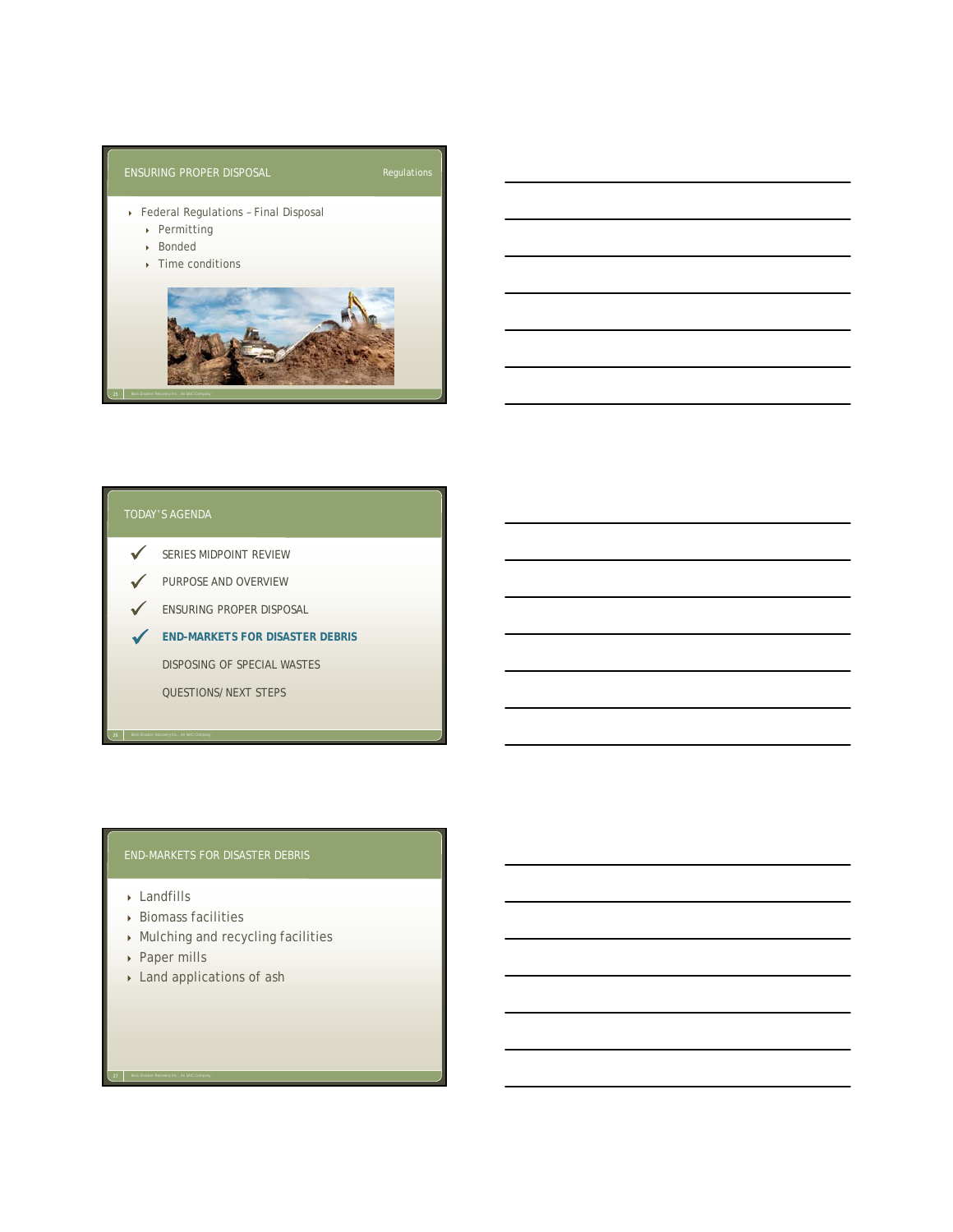### END-MARKETS FOR DISASTER DEBRIS

- Avoid landfilling reduced material
- Cost can be reasonable even if material is longhauled
- FEMA pilot program may allow locals to keep money from recyclers
- Identify end-markets early to avoid flooded market
- Conduct due diligence for final disposal

### END-MARKETS FOR DISASTER DEBRIS Biomass Facilities

 $\blacktriangleright$  Industrial

*28 Beck Disaster Recovery Inc., An SAIC Company*

- ▶ Paper mills
- ▶ Fuel additive in boilers
- Agricultural
	- Soil amendment
- Compost facilities
	- Do not allow residents to pick up compost directly from debris management site



## END-MARKETS FOR DISASTER DEBRIS Mulching

### Chipping

- Most expensive reduction method
- 4:1 or 75 percent reduction
- Grinding
- Tub grinder
- Belt grinder Chipper
- 
- Wood chips must be of acceptable size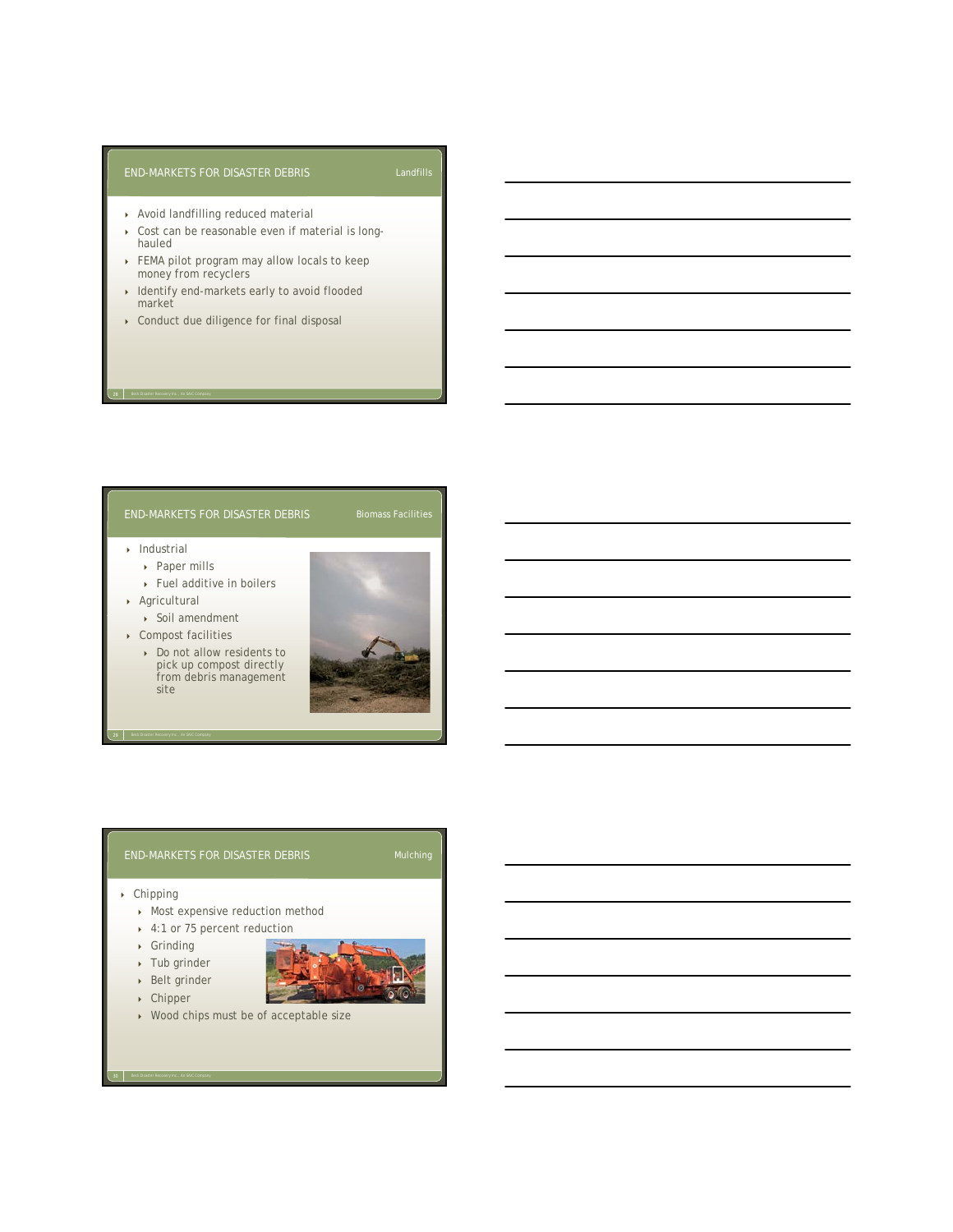### END-MARKETS FOR DISASTER DEBRIS Mulching

- Limit contamination of material
- Mulch piles may be fire hazard if stored for extended periods of time
	- ▶ Only 15-20 feet high
	- Moved to final disposal facility quickly
- Several markets for wood chips
	- Landfill daily cover
	- Paper mill/industrial fuel
	- Soil amendment for agriculture



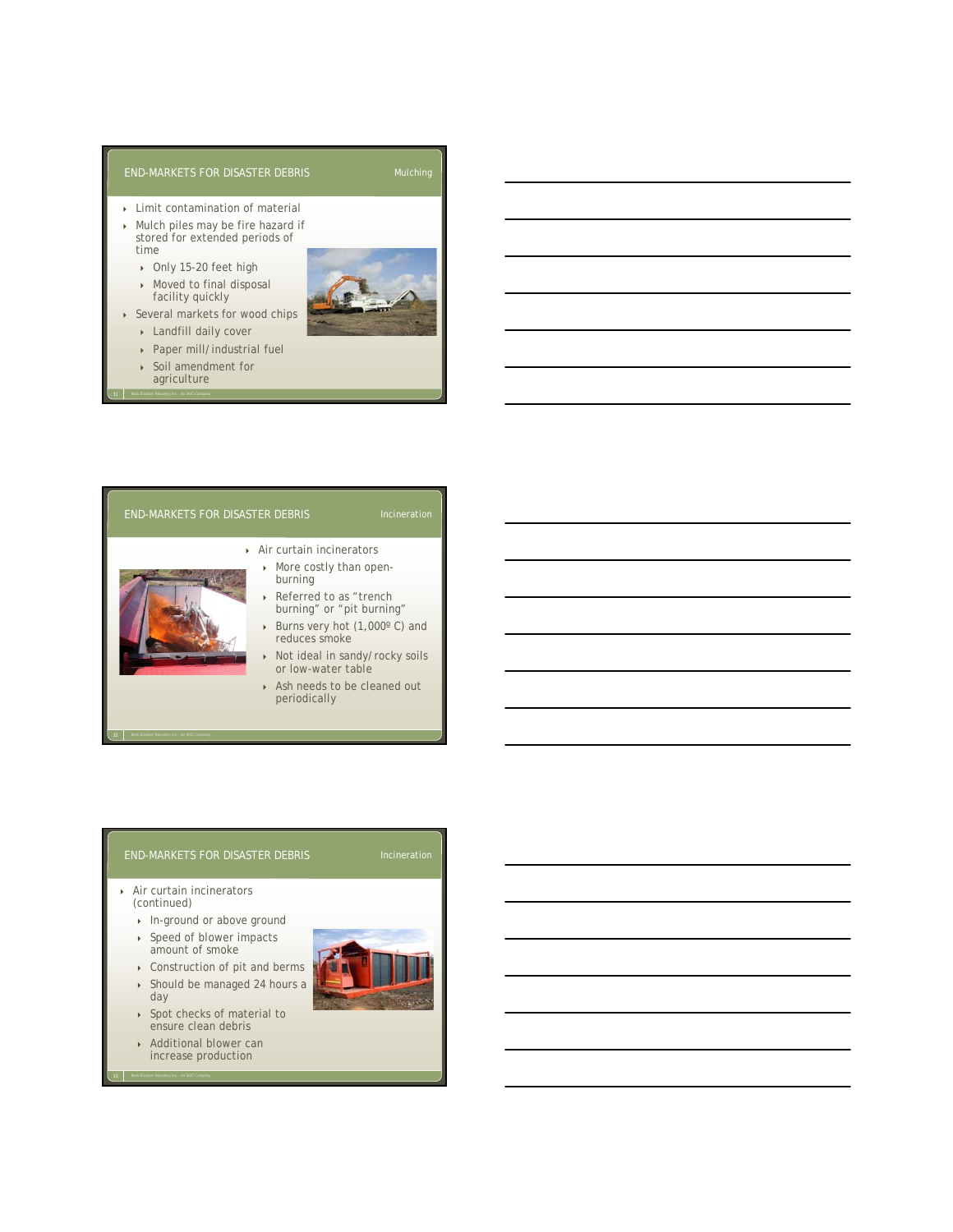



Ash

- Agricultural benefits when added to soil  $\rightarrow$  Replaces lime
- ▶ Over 25 landfills in the region for use as daily cover
- ▶ Numerous farms and ranches in region



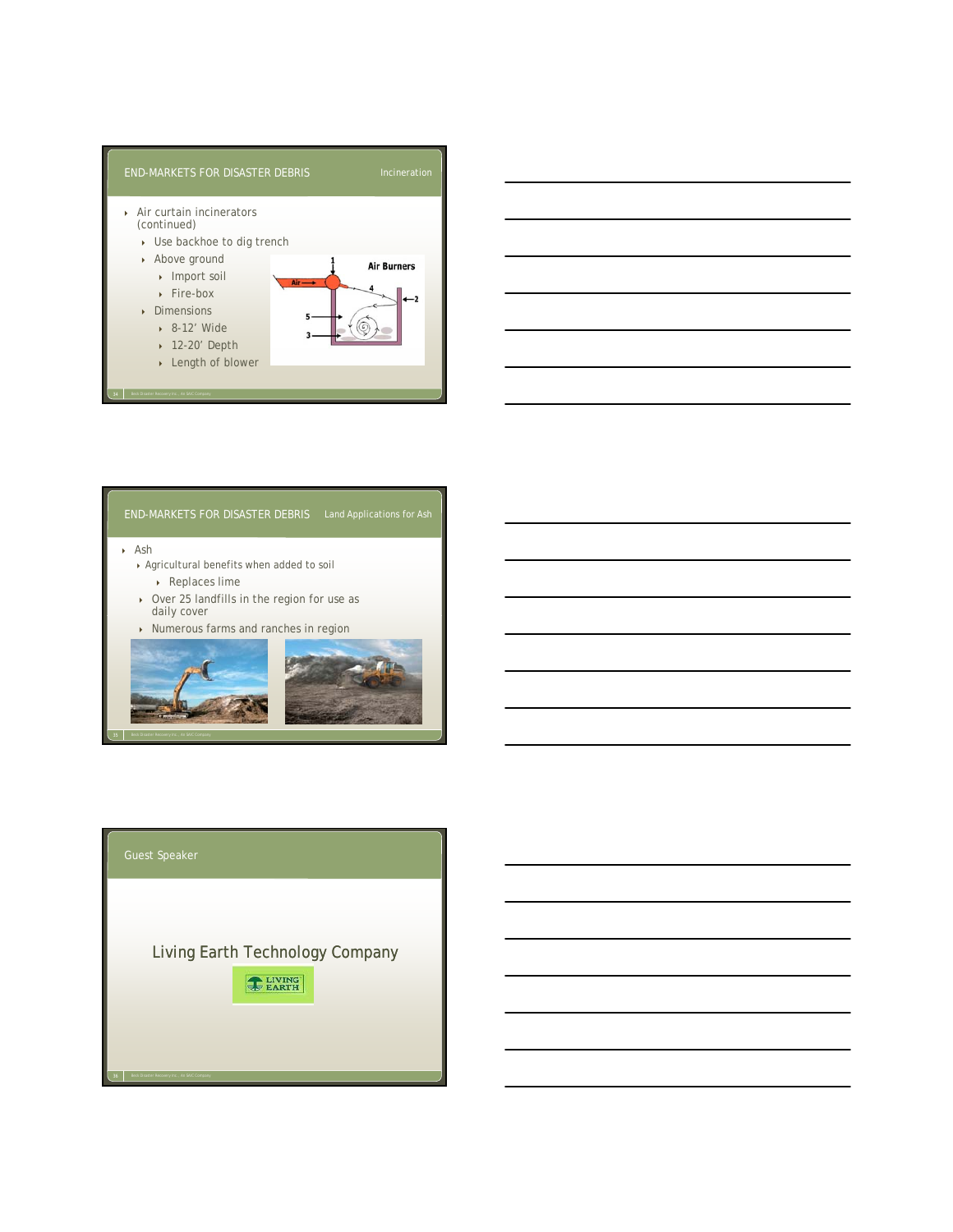### END-MARKETS FOR DISASTER DEBRIS Recycling

### Metals

- ▶ Market for ferrous metals is well established
- Current market price for scrap metal is \$90 to \$100 per ton



*37 Beck Disaster Recovery Inc., An SAIC Company*



### END-MARKETS FOR DISASTER DEBRIS Financial Impact

▶ Reduce Costs

*38 Beck Disaster Recovery Inc., An SAIC Company*

- Pre-positioned contracts for hauling/disposal
- Volume reduction efforts (burning, grinding, chipping, etc.)
- Diversion of remaining debris (agricultural,
- industrial fuel, landfill erosion, daily cover, etc.)
- Revenue Sources

*39 Beck Disaster Recovery Inc., An SAIC Company*

Sale of diverted material (metal, wood, etc.)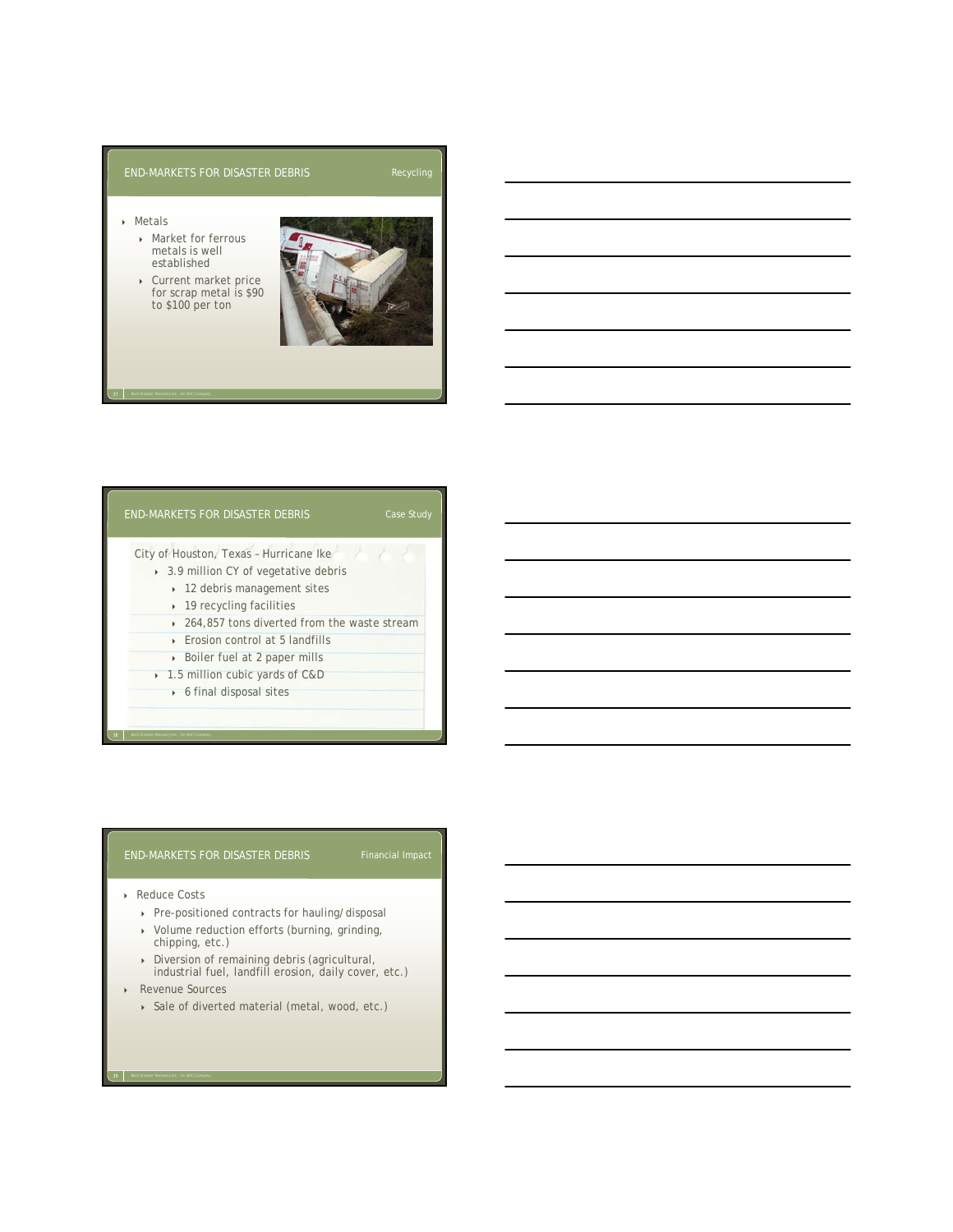### END-MARKETS FOR DISASTER DEBRIS Financial Impact

- ▶ Reserve Funds
	- ▶ Restricted reserve for storm debris
	- ▶ Solid waste user fees (preferred)
		- Add to revenue requirement to be recovered through the base fee
- Special assessment
- General fund

*40 Beck Disaster Recovery Inc., An SAIC Company*

### END-MARKETS FOR DISASTER DEBRIS

- Search for industrial/manufacturing firms that may accept wood chips
	- www.RecycleTexasOnline.org
	- www.CleanTexas.org search by material, location or business type
- ▶ EPA tool to search for end-users by area
	- http://www2.ergweb.com/bdrtool/login.asp

- SERIES MIDPOINT REVIEW  $\checkmark$
- PURPOSE AND OVERVIEW  $\checkmark$
- ENSURING PROPER DISPOSAL  $\checkmark$
- END-MARKETS FOR DISASTER DEBRIS  $\sqrt{2}$
- **DISPOSING OF SPECIAL WASTES** QUESTIONS/NEXT STEPS  $\checkmark$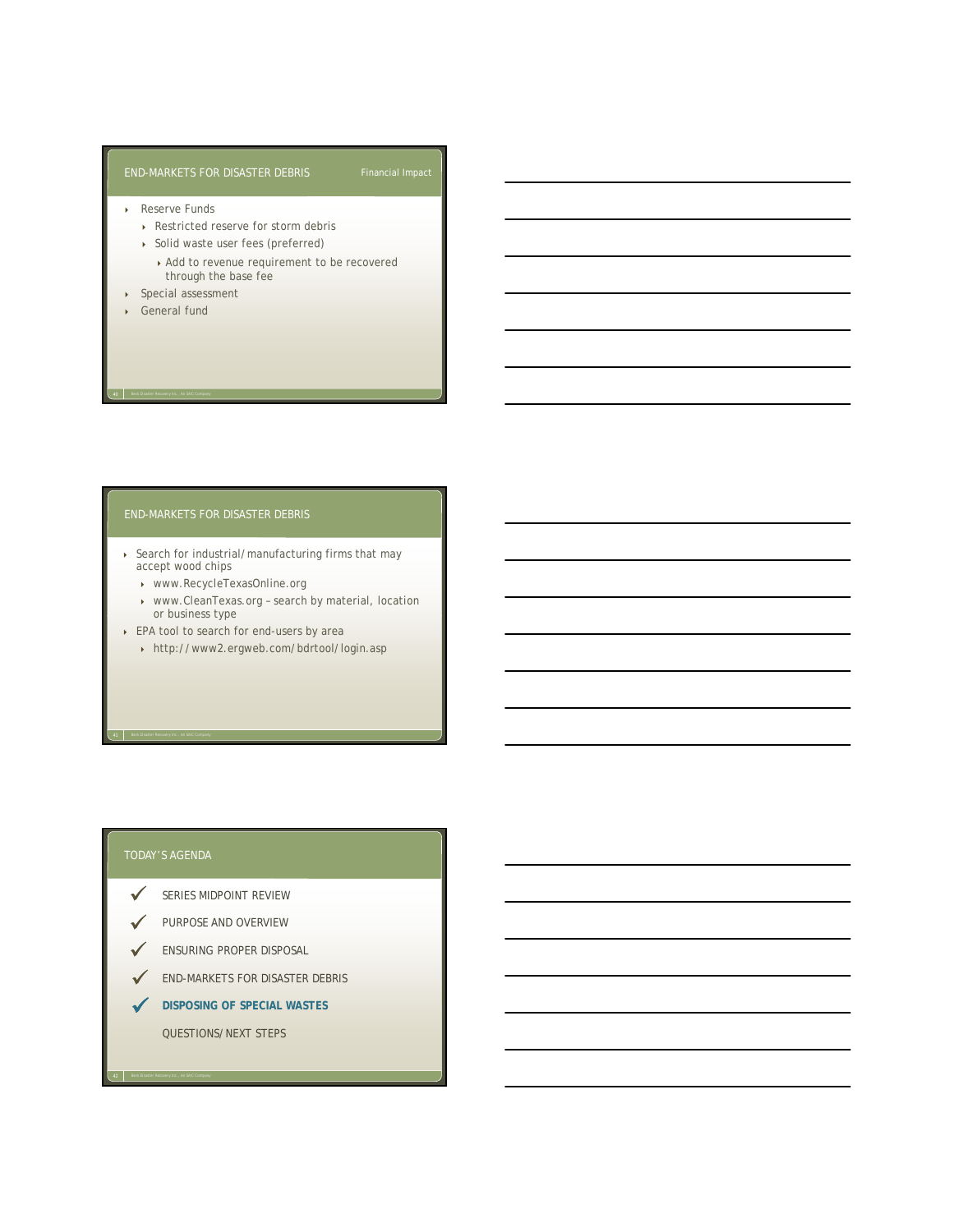### DISPOSAL OF SPECIAL WASTES

- ▶ Flooding and Hazardous Waste
	- Flooding may cause hazardous and non-hazardous materials to be mixed.
	- ▶ Separation can be difficult or impossible under time constraints .
	- Mixed debris may end up being disposed of in a landfill not intended for mixed debris.

### DISPOSAL OF SPECIAL WASTES

*43 Beck Disaster Recovery Inc., An SAIC Company*

## Regulated Asbestos Containing-Material

- Regulated Asbestos-Containing Material
	- **Concern during demolition programs**
	- ▶ Often in homes built before the late 1970s
	- Must be tested before initiating demolition
	- $\rightarrow$  Must be disposed of in a classified landfill
	- ▶ EPA air quality monitoring
	- Plastic sheath wrapping for transportation
	- Certified asbestos supervisor on-site

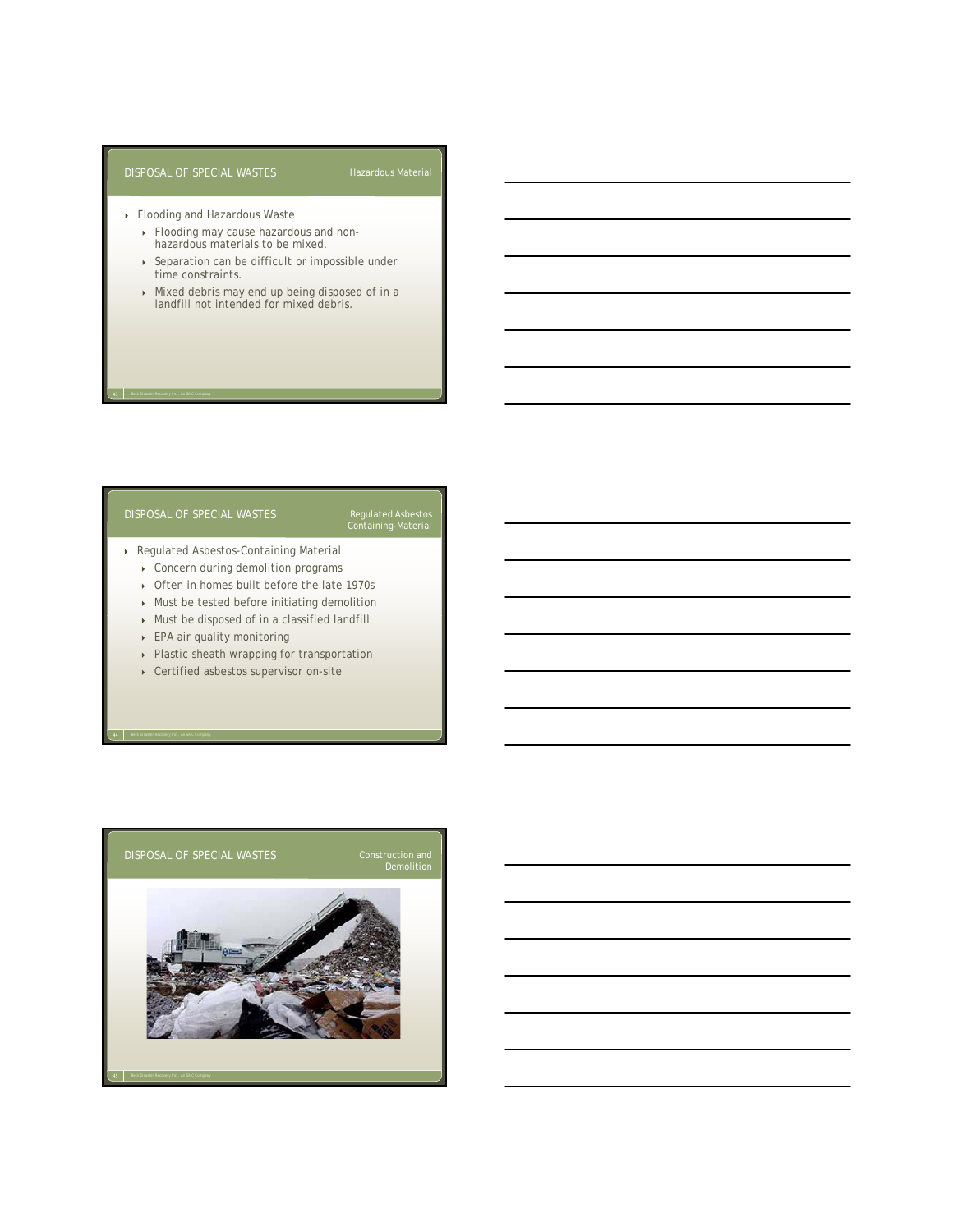### DISPOSAL OF SPECIAL WASTES

- Mauling
	- $\rightarrow$  Heavy equipment crushes material
	- 4:3 ratio or 25 percent reduction
- ▶ C&D Grinding

*46 Beck Disaster Recovery Inc., An SAIC Company*

- 4:2 ratio or 50 percent reduction
- ▶ Specialized tub grinders
- May be difficult to acquire

### DISPOSAL OF SPECIAL WASTES

# Construction and<br>Demolition

Construction and<br>Demolition

- Must weigh benefits of reduction vs. direct haul
- Reduction rates lower than vegetative C&D already a dense material
- Equipment breakdown can be problematic

*48 Beck Disaster Recovery Inc., An SAIC Company*

Waste Management

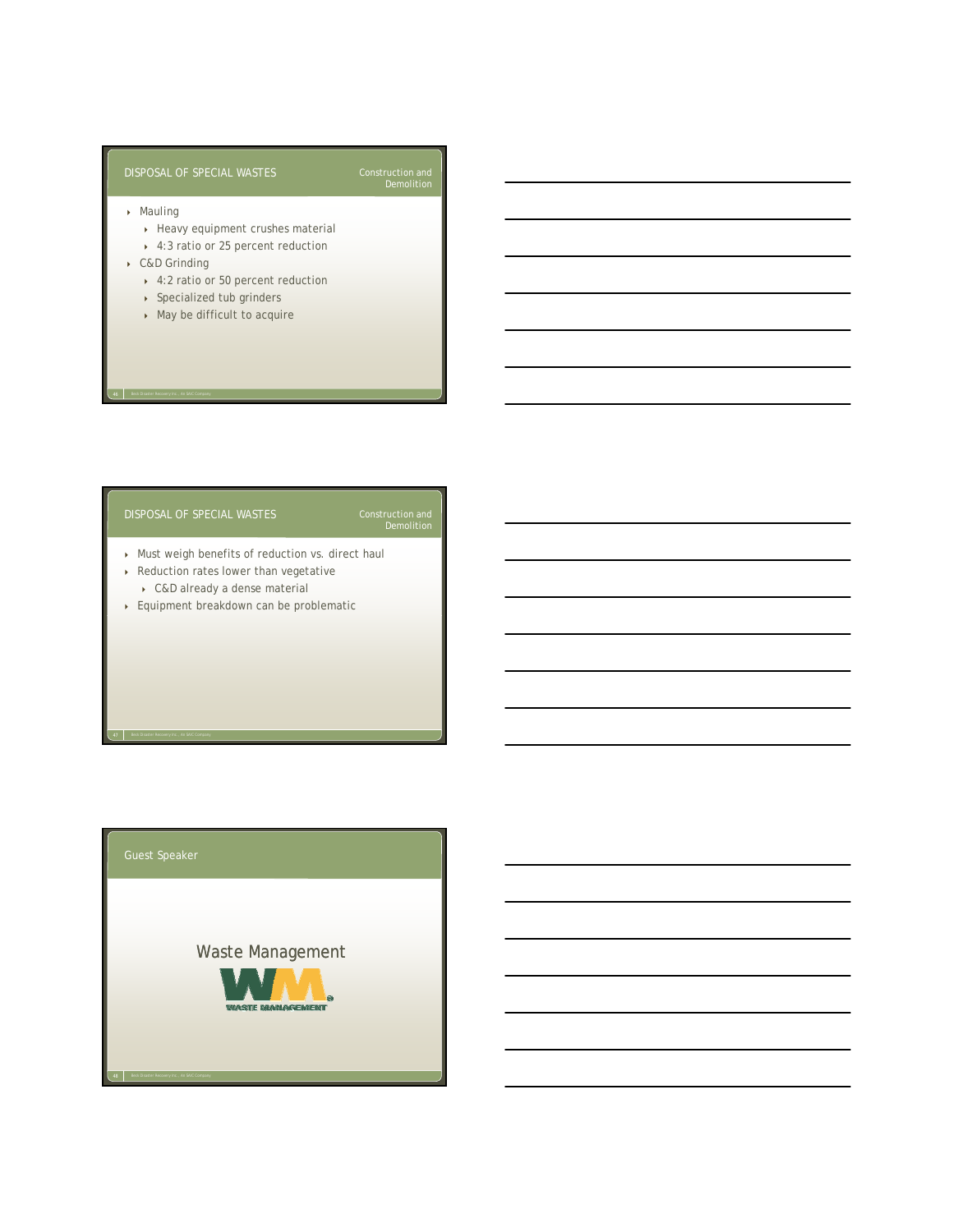- SERIES MIDPOINT REVIEW  $\checkmark$
- PURPOSE AND OVERVIEW  $\checkmark$
- ENSURING PROPER DISPOSAL  $\checkmark$
- END-MARKETS FOR DISASTER DEBRIS  $\checkmark$
- DISPOSING OF SPECIAL WASTES  $\checkmark$
- **QUESTIONS/NEXT STEPS**  $\checkmark$

*49 Beck Disaster Recovery Inc., An SAIC Company*

- Resources and References
	- EPA publication: Planning for Natural Disaster **Debris** 
		- http://www.epa.gov/wastes/conserve/rrr/imr /cdm/pubs/pndd.pdf
	- CRS Report for Congress Managing Disaster Debris Overview of Regulatory Requirements, Agency Roles, and Selected Challenges
		- http://www.policyarchive.org/handle/10207/bi tstreams/18988.pdf

- Workshop #5 Sticker Shock: The Financial Realities of Debris Operations
	- Documentation guidelines
	- ▶ Federal funding sources
	- Activities that can jeopardize funding
	- Funding timeline

*51 Beck Disaster Recovery Inc., An SAIC Company*

Cost-saving opportunities and strategies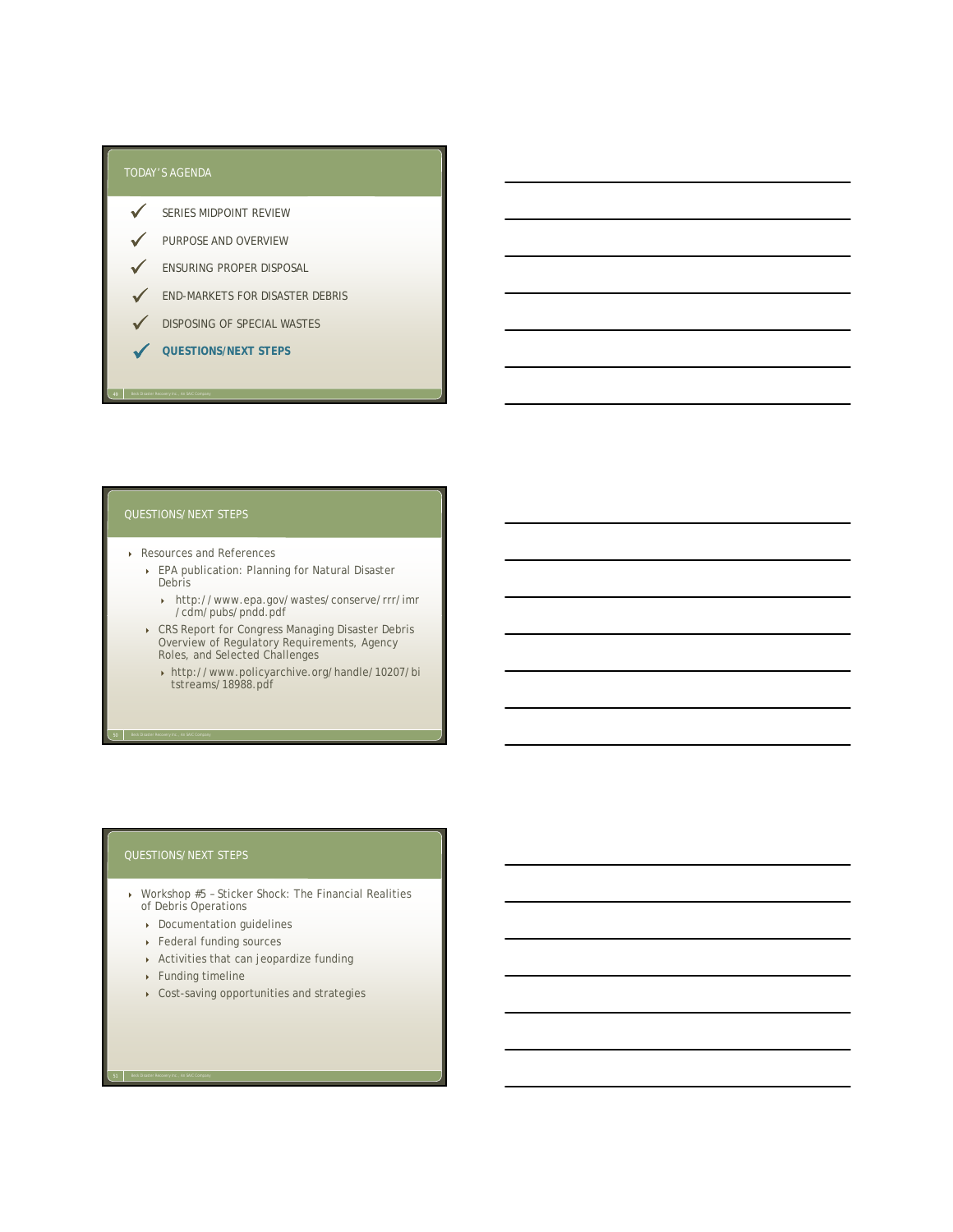- Workshop #6 What if...: Planning for Special Debris **Operations** 
	- Household hazardous waste
	- ▶ Open fields
	- Hazardous trees
	- Wet debris
	- ▶ Private property
	- ▶ Time and materials operations
	- ▶ Vessels and vehicles
	- Animal carcasses

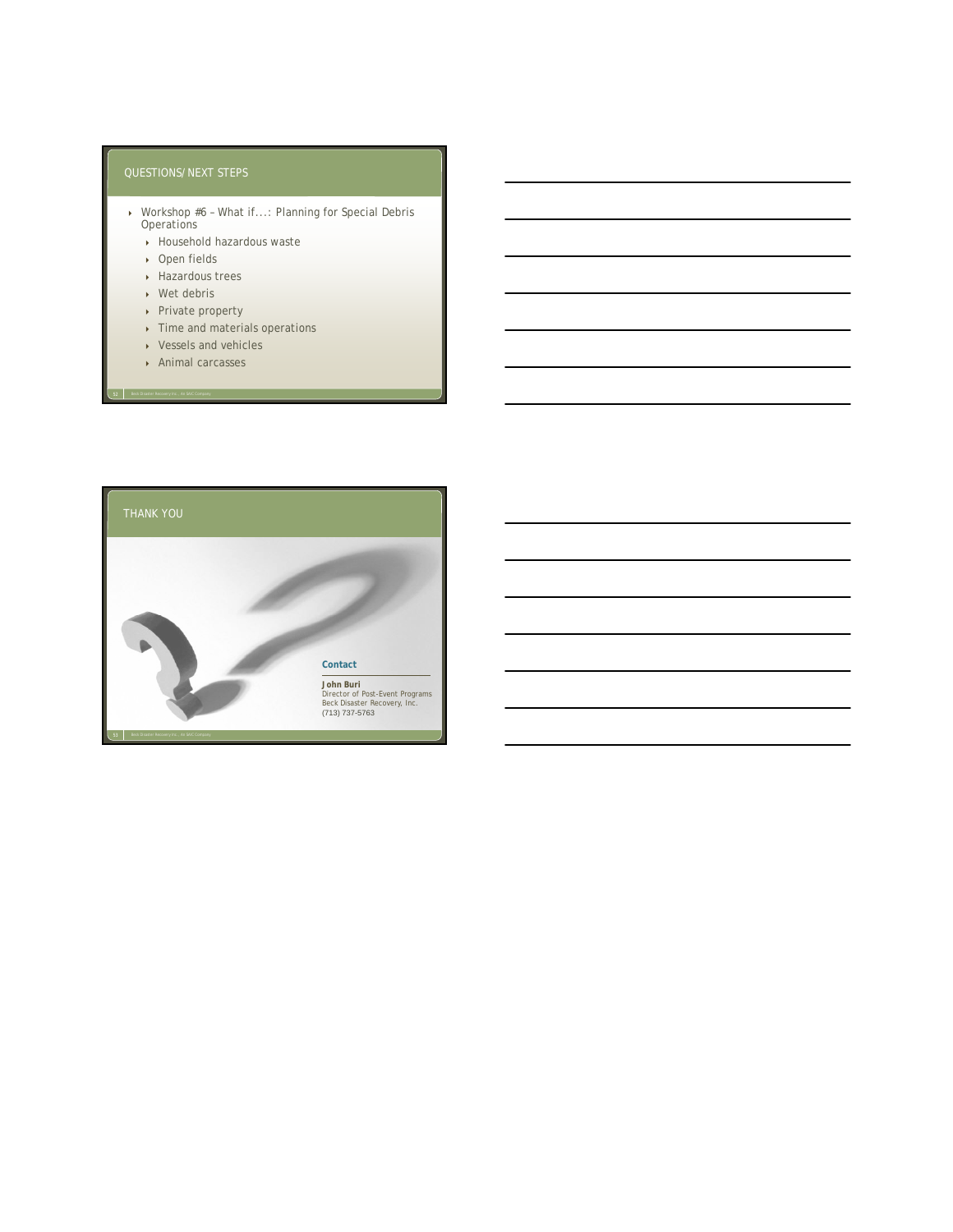|                                                  | <b>Estimated Quantity</b> | <b>Contractor B</b> |                | <b>Contractor A</b> |                | Contractor C    |                | <b>Contractor D</b> |                |
|--------------------------------------------------|---------------------------|---------------------|----------------|---------------------|----------------|-----------------|----------------|---------------------|----------------|
| Eligible ROW Vegetative Debris Removal           | <b>Cubic Yards</b>        | \$ Per CY           |                | \$ Per CY           |                | \$ Per CY       |                | \$ Per CY           |                |
|                                                  | 1,000,000                 | \$6.00              | \$6,000,000.00 | \$7.00              | \$7,000,000.00 | \$6.50          | \$6,500,000.00 | \$6.25              | \$6,250,000.00 |
| Eligible ROW C&D Removal                         | <b>Cubic Yards</b>        | \$ Per CY           |                | \$ Per CY           |                | \$ Per CY       |                | \$ Per CY           |                |
|                                                  | 250,000                   | \$7.75              | \$1,937,500.00 | \$7.50              | \$1,875,000.00 | \$7.11          | \$1,777,500.00 | \$7.50              | \$1,875,000.00 |
| TDSR Site MGT and Reduction Through Grinding     | <b>Cubic Yards</b>        | \$ Per CY           |                | \$ Per CY           |                | \$ Per CY       |                | \$ Per CY           |                |
|                                                  | 600,000                   | \$1.50              | \$900,000.00   | \$2.25              | \$2.25         | \$1.75          | \$1,050,000.00 | \$2.25              | \$1,350,000.00 |
| TDSR Site MGT and Reduction Through ACI          | <b>Cubic Yards</b>        | \$ Per CY           |                | \$ Per CY           |                | \$ Per CY       |                | \$ Per CY           |                |
|                                                  | 200,000                   | NO BID              | \$0.00         | \$3.00              | \$3.00         | \$0.10          | \$20,000.00    | \$2.00              | \$400,000.00   |
| TDSR Site MGT and Reduction Through Open Burning | <b>Cubic Yards</b>        | \$ Per CY           |                | \$ Per CY           |                | \$ Per CY       |                | \$ Per CY           |                |
|                                                  | 200,000                   | NO BID              | \$0.00         | \$2.25              | \$450,000.00   | \$0.25          | \$50,000.00    | \$1.50              | \$300,000.00   |
| Haul-out of Debris to Final Disposal Site        | <b>Cubic Yards</b>        | \$ Per CY           |                | \$ Per CY           |                | \$ Per CY       |                | \$ Per CY           |                |
|                                                  | 180,000                   | \$3.50              | \$630,000.00   | \$3.00              | \$540,000.00   | \$2.50          | \$450,000.00   | \$3.50              | \$630,000.00   |
| Removal of Eligible Hazardous Trees and Limbs    | Trees                     | \$ Per Tree         |                | \$ Per Tree         |                | \$ Per Tree     |                | \$ Per Tree         |                |
| 6 inch to 12.99 inch diameter                    | 400                       | \$45.00             | \$18,000.00    | \$40.00             | \$16,000.00    | \$150.00        | \$60,000.00    | \$75.00             | \$30,000.00    |
| 13 inch to 24.99 inch diameter                   | 300                       | \$50.00             | \$15,000.00    | \$75.00             | \$22,500.00    | \$250.00        | \$75,000.00    | \$95.00             | \$28,500.00    |
| 25 inch to 36.99 inch diameter                   | 200                       | \$110.00            | \$22,000.00    | \$120.00            | \$24,000.00    | \$0.50          | \$100.00       | \$125.00            | \$25,000.00    |
| 37 inch to 48.99 inch diameter                   | 150                       | \$125.00            | \$18,750.00    | \$140.00            | \$21,000.00    | \$0.50          | \$75.00        | \$135.00            | \$20,250.00    |
| 49 inch and larger diameter                      | 100                       | \$300.00            | \$30,000.00    | \$225.00            | \$22,500.00    | \$0.50          | \$50.00        | \$200.00            | \$20,000.00    |
| Hanger Removal (per Tree)                        | 7,000                     | \$60.00             | \$420,000.00   | \$75.00             | \$525,000.00   | \$125.00        | \$875,000.00   | \$50.00             | \$350,000.00   |
|                                                  |                           |                     |                |                     |                |                 |                |                     |                |
| Cost Proposal:                                   |                           | \$9,991,250.00      |                | \$10,496,005.25     |                | \$10,857,725.00 |                | \$11,278,750.00     |                |
|                                                  |                           |                     |                |                     |                |                 |                |                     |                |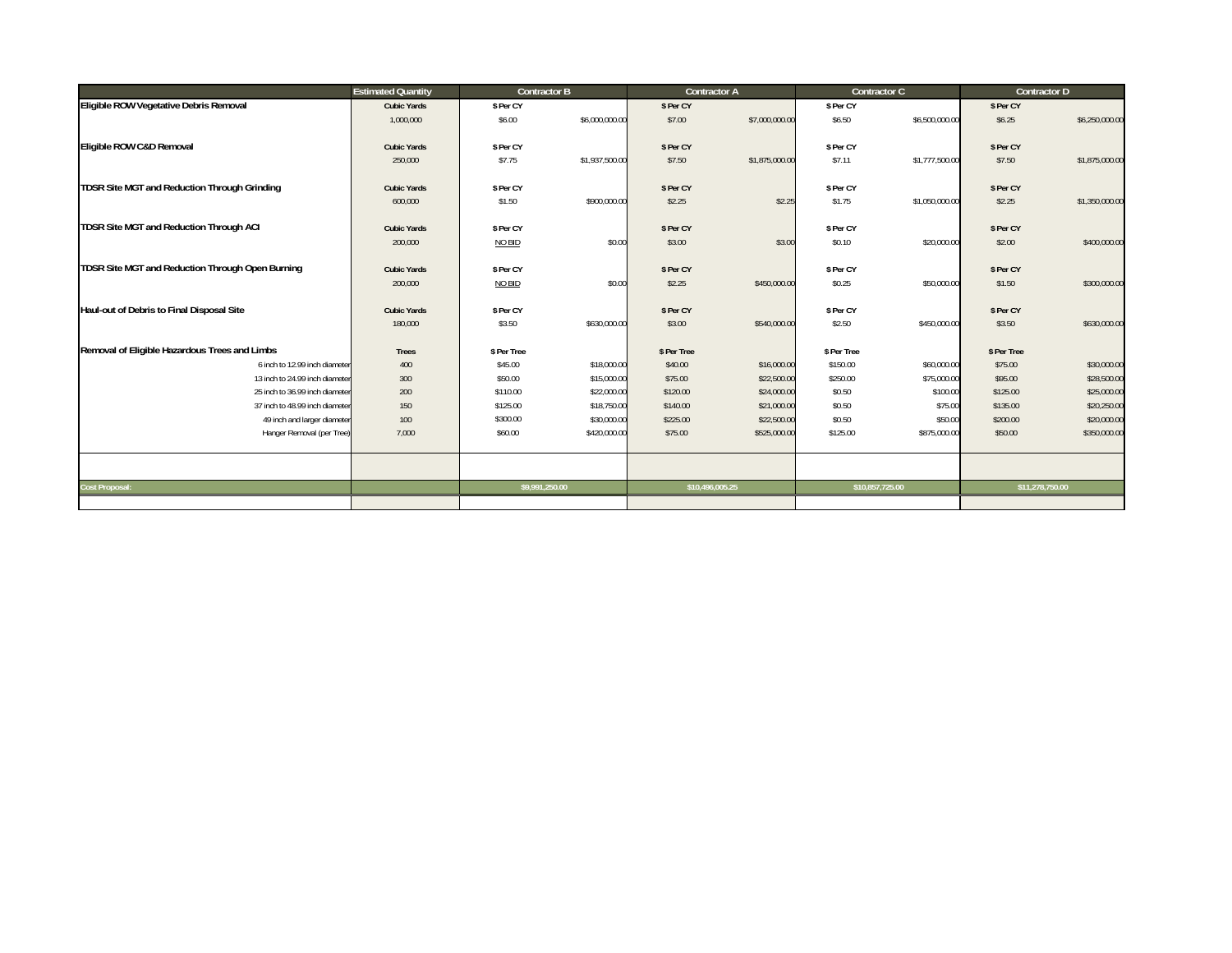# **Sample Proposal Evaluation**

| Criteria                                                                                                        | <b>Contractor A</b>                                                                                                                                                                          | <b>Contractor B</b>                                                                                                                                 | <b>Contractor C</b>                                                                                                                     |
|-----------------------------------------------------------------------------------------------------------------|----------------------------------------------------------------------------------------------------------------------------------------------------------------------------------------------|-----------------------------------------------------------------------------------------------------------------------------------------------------|-----------------------------------------------------------------------------------------------------------------------------------------|
| Past Performance:<br>Projects managed in<br>excess of 500,000 cubic<br>yards and within the past<br>five years. | Was a subcontractor on<br>three projects in excess of<br>500,000 CY. Also listed<br>two projects in which it<br>acted as the primary<br>contractor but the CY total<br>is less than 500,000. | Listed four projects in<br>which it was the primary<br>contractor. However, all<br>four projects listed<br>occurred more than five<br>years ago.    | Listed three projects in<br>which it was the primary<br>contractor. All three<br>projects were completed<br>within the past five years. |
| <b>Existing contracts:</b>                                                                                      | <b>Existing contracts in Texas</b><br>and Mississippi.                                                                                                                                       | Existing contracts in<br>Texas, but no existing<br>contracts in Louisiana.                                                                          | <b>Existing contracts in Texas</b><br>and a significant number of<br>existing contracts in<br>Louisiana.                                |
| Percentage of use of<br>local subcontractors:                                                                   | Committed to DBE<br>participation.                                                                                                                                                           | Committed to 10% use of<br>local subcontractors.                                                                                                    | Included documentation<br>supporting attempts to<br>reach out to local<br>subcontractors to engage<br>them in contracts.                |
| Financial capacity:                                                                                             | Multiple lines of credit with<br>banks.                                                                                                                                                      | Listed personal assets.                                                                                                                             | One line of credit                                                                                                                      |
| Project understanding<br>and technical approach:                                                                | Included a projects<br>understanding but no<br>technical approach in their<br>proposal.                                                                                                      | Included project<br>understanding and<br>technical approach. The<br>contractor also listed<br>former FEMA, USACE,<br>and DHS personnel on<br>staff. | Included a project<br>understanding and<br>technical approach. The<br>contractor also noted DC<br>lobbying support capability.          |
| <b>Cost Proposal:</b>                                                                                           | \$10,000,000                                                                                                                                                                                 | \$12,500,000                                                                                                                                        | \$15,000,000                                                                                                                            |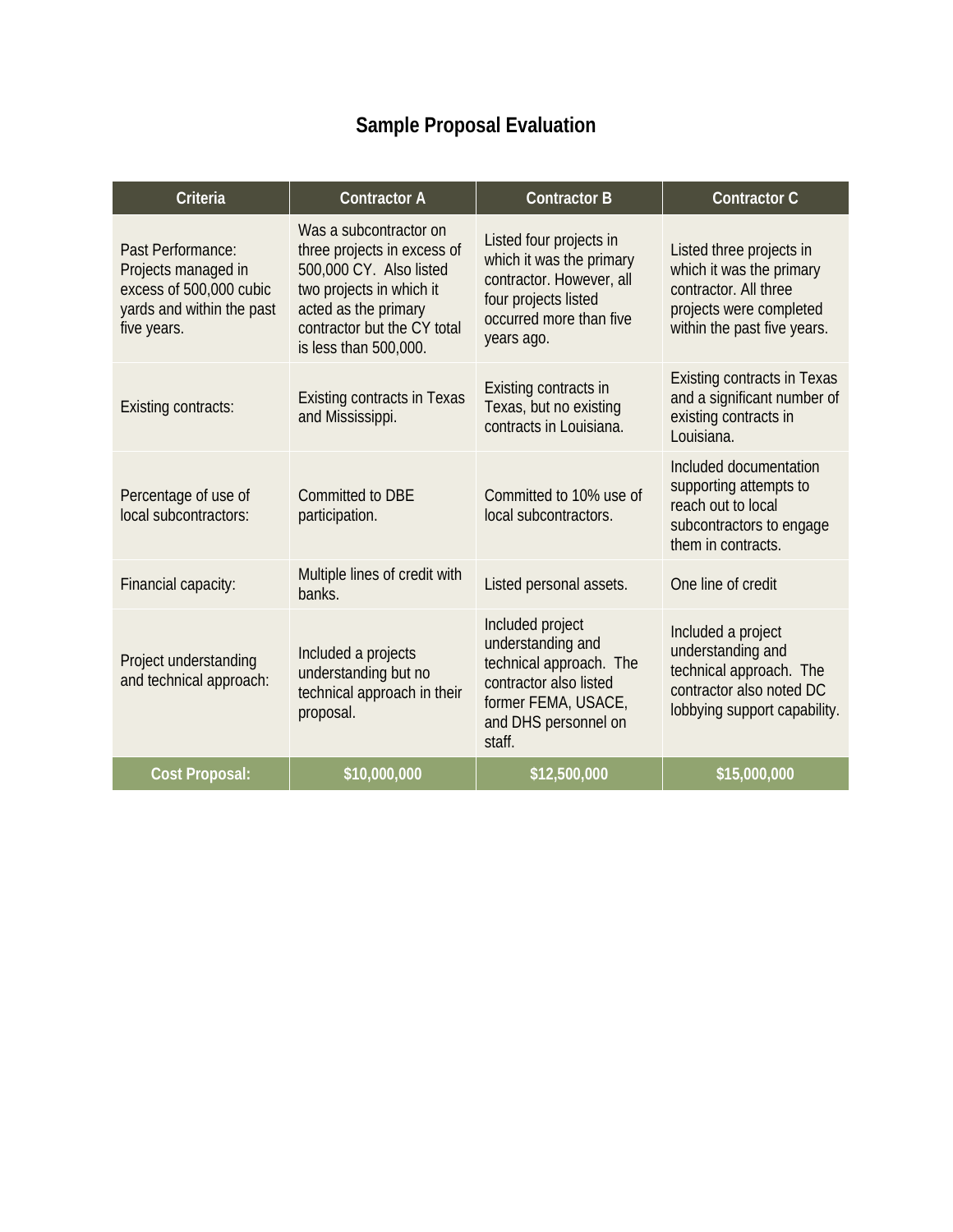# **PA PROCESS MAP #1: PRE-DISASTER TO SCOPING MEETINGS**

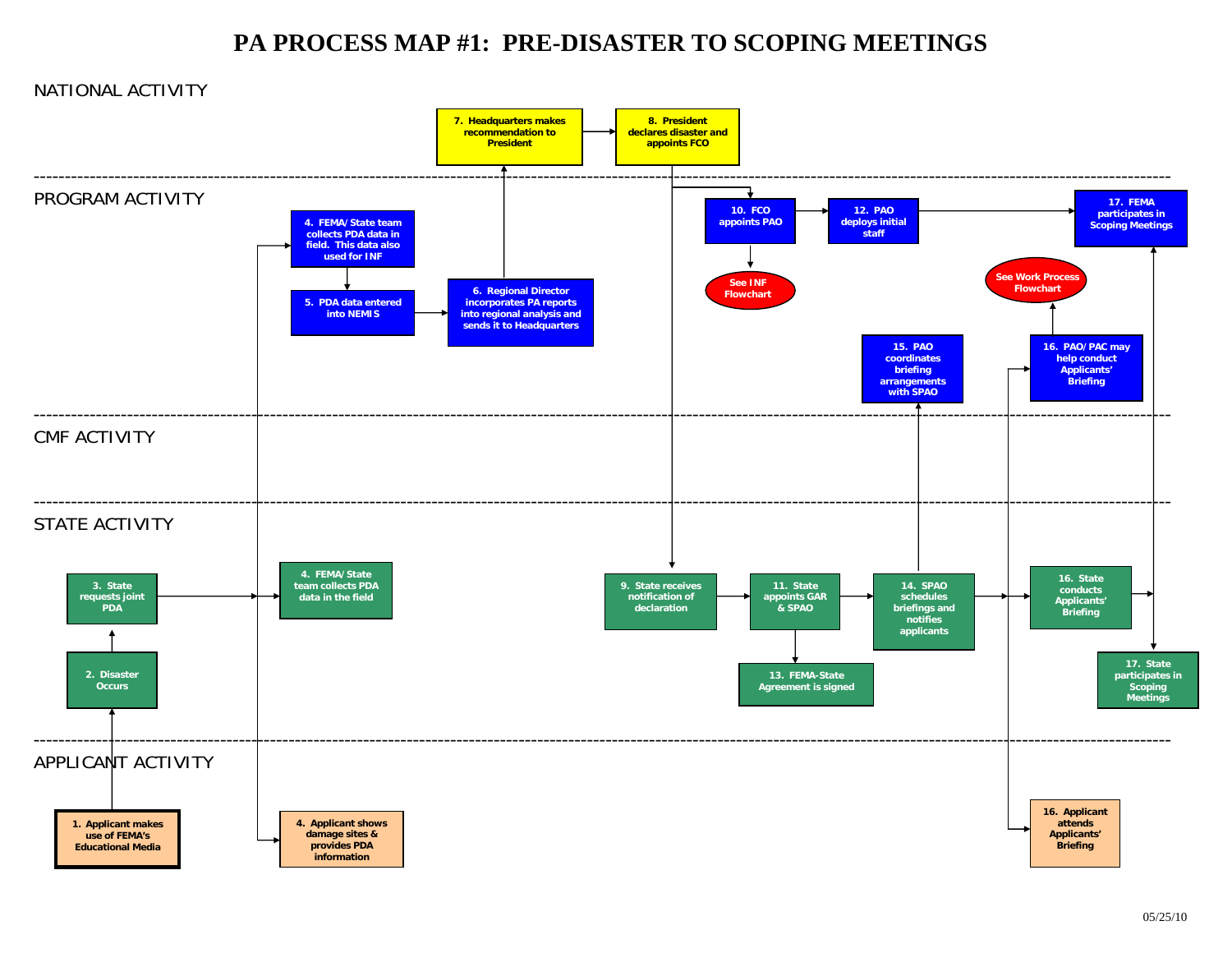# **PA WORK PROCESS MAP #2: KICKOFF MEETING TO PROJECT APPROVAL**

## NATIONAL ACTIVITY

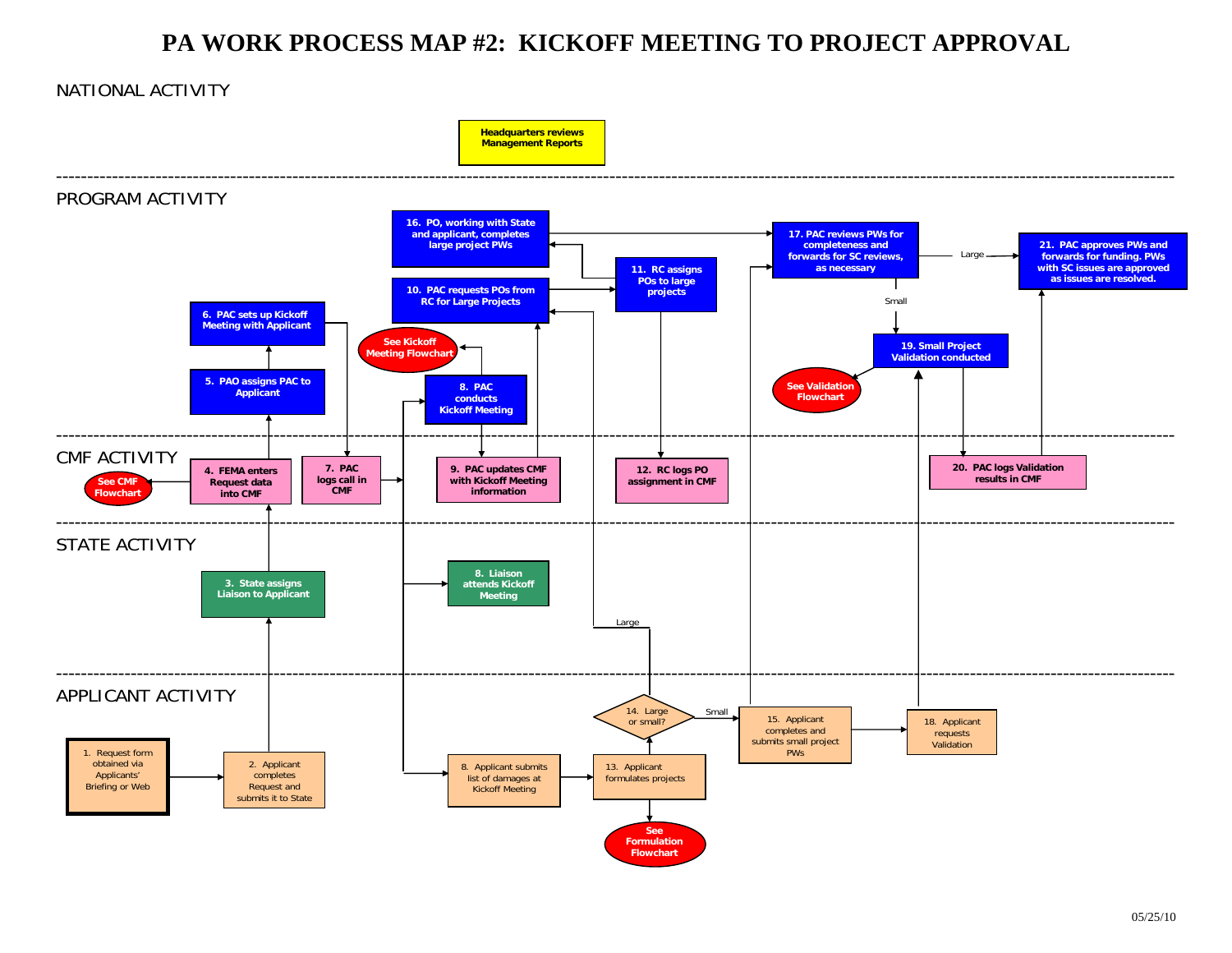# **PA PROCESS MAP #3: IMMEDIATE NEEDS FUNDING**

## NATIONAL ACTIVITY

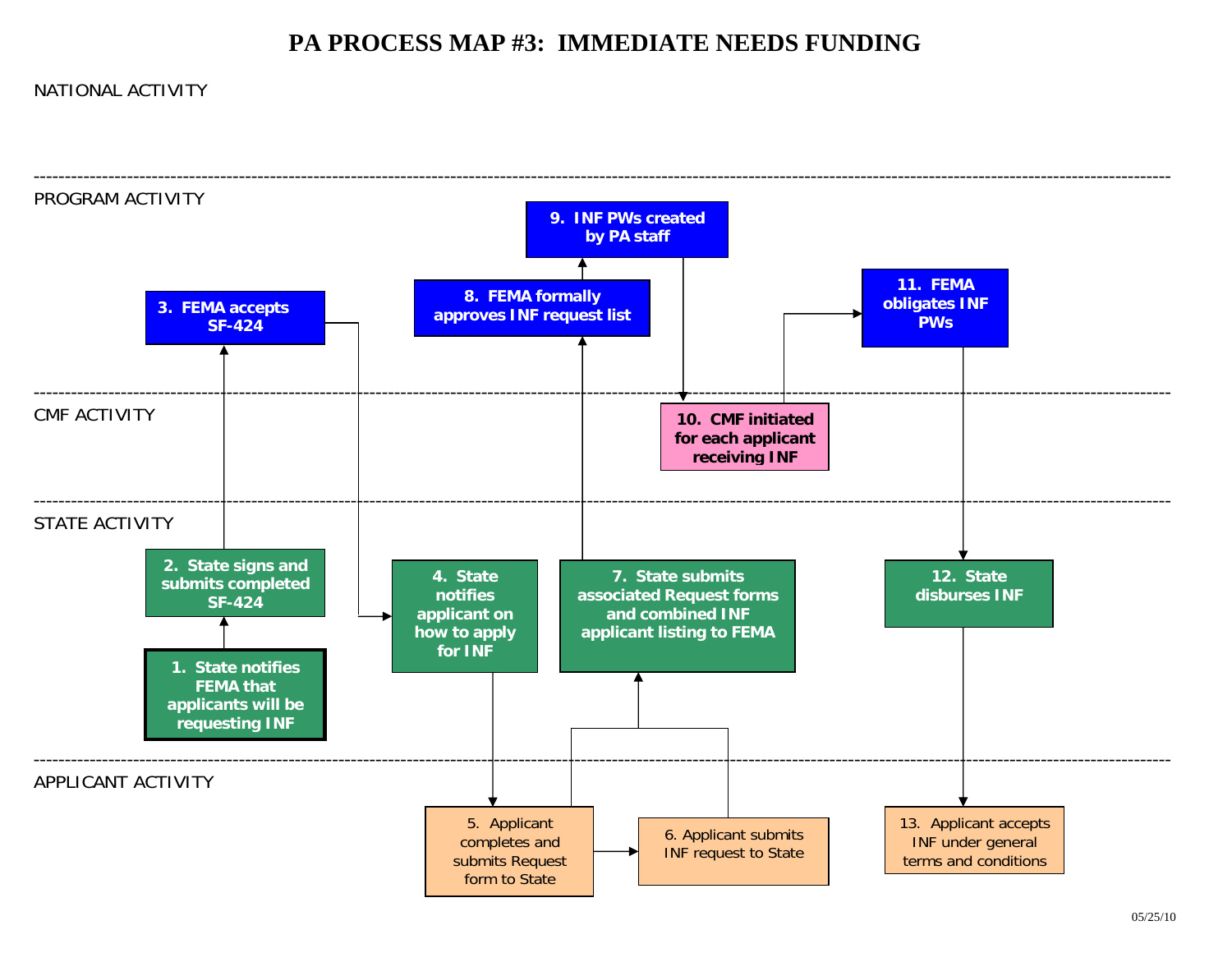# **PA PROCESS MAP #4: CASE MANAGEMENT FILE**

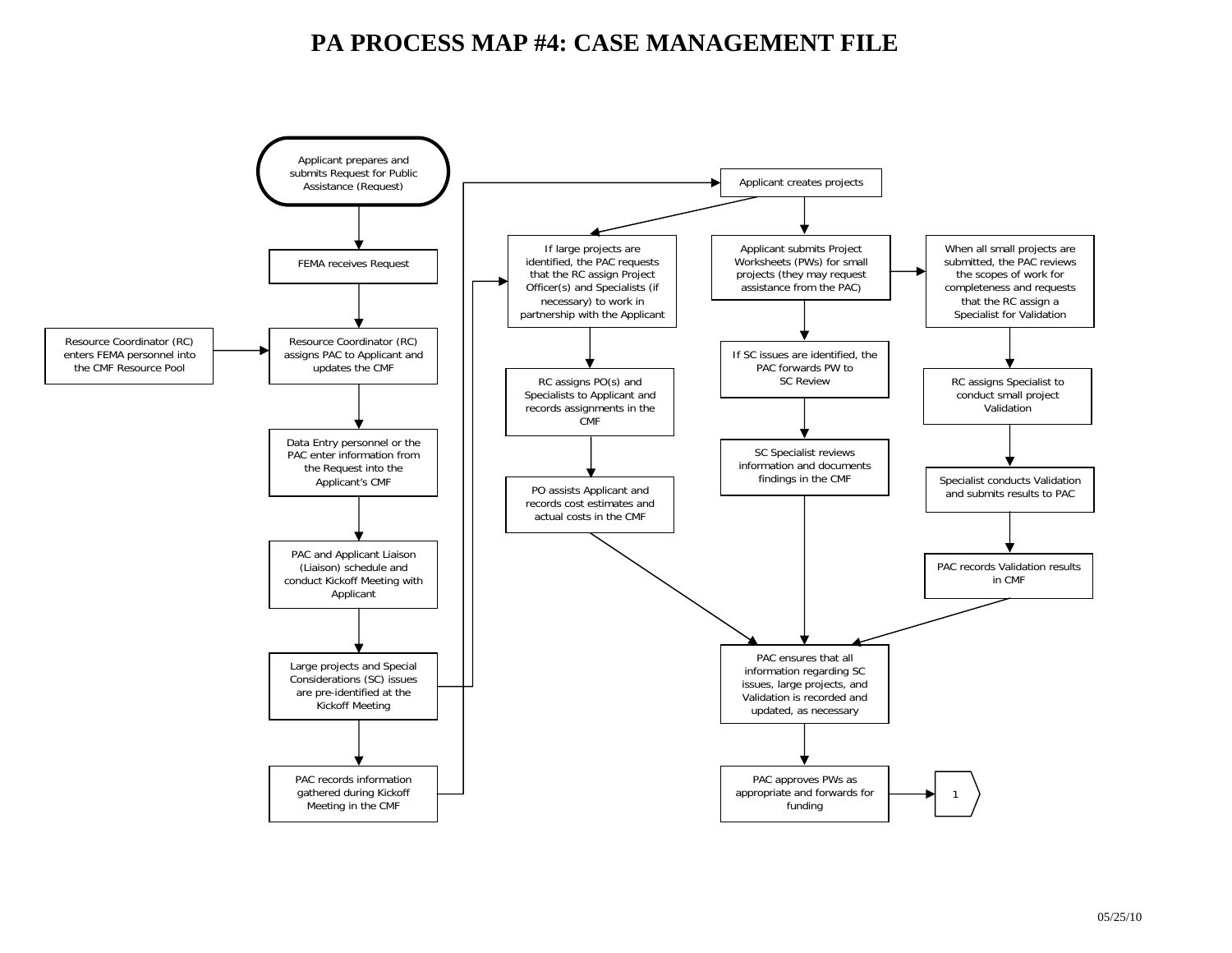# **PA PROCESS MAP #4: CASE MANAGEMENT FILE - Continued**

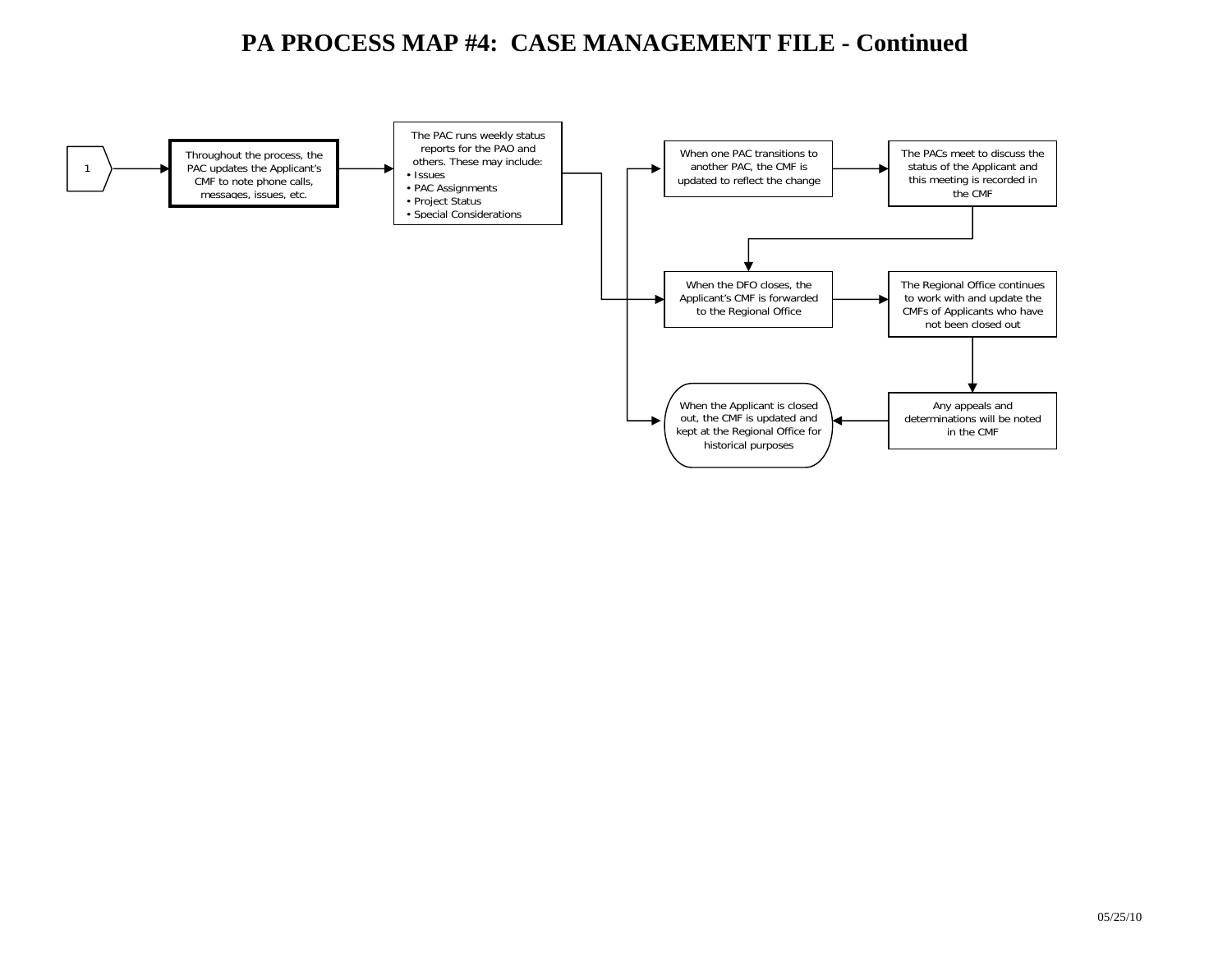# **PA PROCESS MAP #5: KICKOFF MEETING**

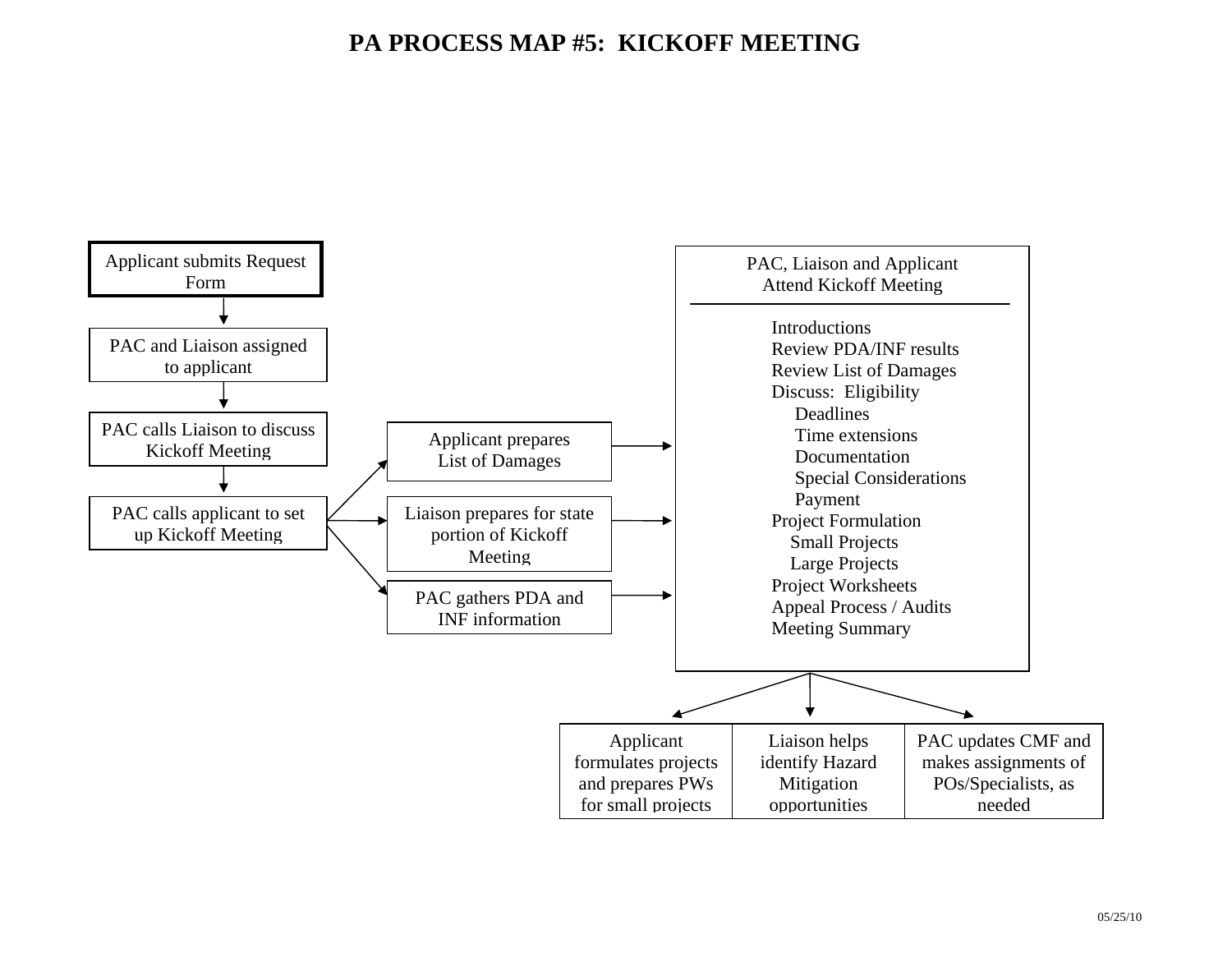# **PA PROCESS MAP #6: PROJECT FORMULATION**